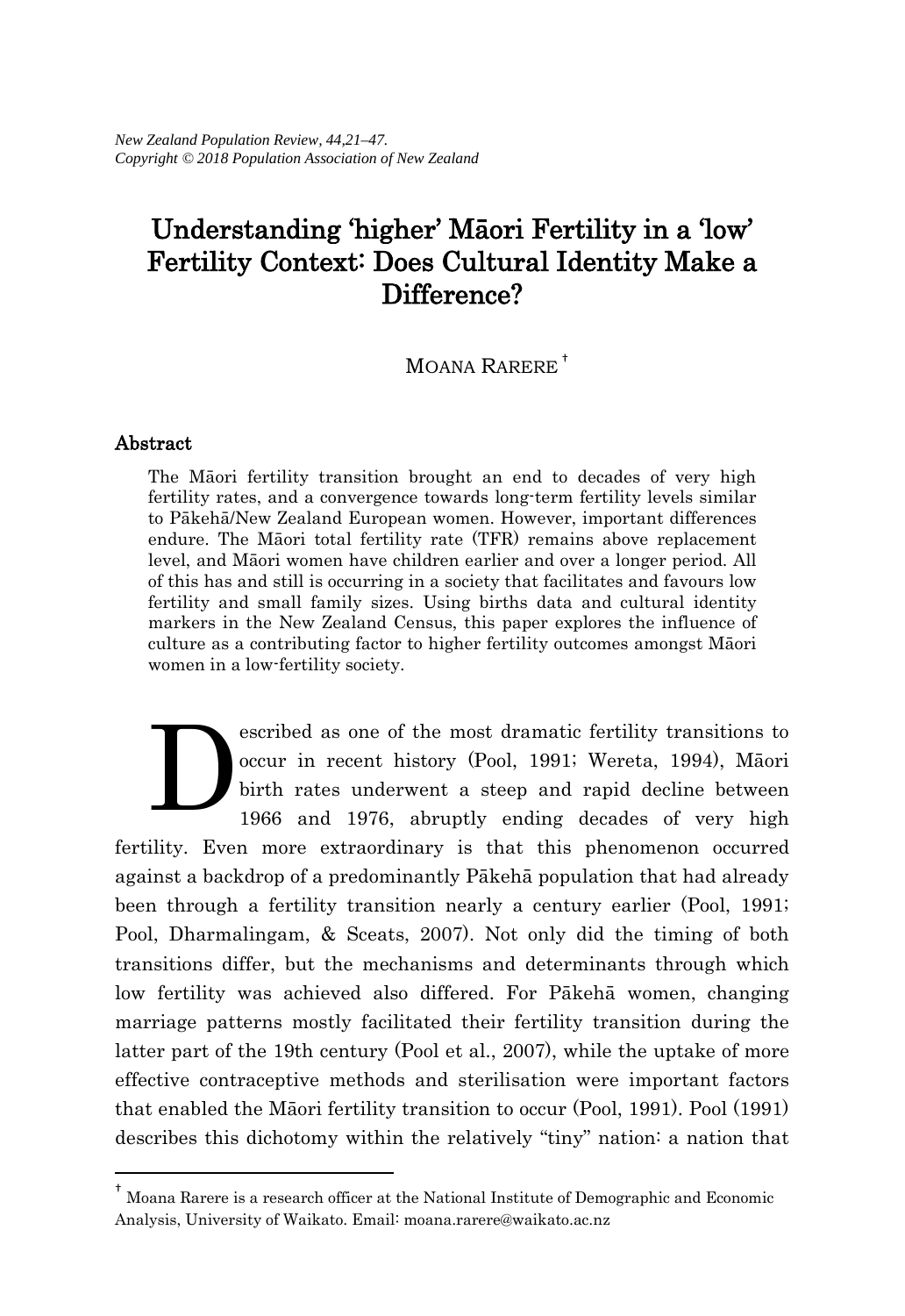consists of two major populations whose histories have been very much intertwined since first contact, and yet two very distinct demographic histories have transpired, involving quite different fertility and family formation patterns (Pool et al., 2007).

Despite both populations experiencing quite different fertility transitions in timing and mechanisms, differences in fertility levels have diminished over time (Pool, 1991; Pool et al., 2007; Pool & Sceats, 1981). If we compare total fertility rates (TFR), Māori fertility appears to be converging towards Pākehā fertility. For example, in 1977 the Māori TFR and New Zealand TFR was 3.0 and 2.3, respectively, and by 2017, it was 2.3 and 1.8, respectively (Stats NZ, 2017b). However, there are some important differences that endure. Māori TFR has consistently exceeded Pākehā TFR; never have the two rates intersected. Taking national TFR as a comparator, the smallest difference (between Total New Zealand TFR and Māori TFR) was in 1990, at 2.16 and 2.18, respectively, and the largest difference was in 1997, at 1.95 and 2.73, respectively (Stats NZ, 2017b).

There are other features that challenge this notion of convergence. One key aspect is that Māori women have different age-specific fertility patterns, with peak childbearing at younger ages. From 2002 and 2012, age-specific fertility rates for Māori peaked at ages 20–24 years, only moving to 25–29 years in 2013 (Stats NZ, 2017a); the median age of mothers was 25.8 years in 2013 and has slowly shifted upwards to 27.0 in 2018 (Stats NZ, 2018). Indeed, rather than a simple pattern of fertility convergence, closer inspection of age-specific fertility patterns has uncovered a mix of converging, diverging and corresponding trends between Māori and Pākehā fertility (Didham & Boddington, 2011; Jackson, Pool, & Cheung, 1994). As explained by Jackson et al. (1994), general fertility trends have been similar, and both populations have also experienced falls in fertility at 15–19 and 20–24 years since the 1960s.

However, since the 1980s, the two populations diverged at ages 25–44 years, where Māori fertility rates fell below non-Māori. At the same time, both populations have seen a rise in fertility at ages 25–39 years due to a "recuperation effect", as posited by Pool and Sceats (1981). Of course, the shift to older maternal ages are more marked for non-Māori and has increased the differentials between Māori and non-Māori (Jackson et al., 1994).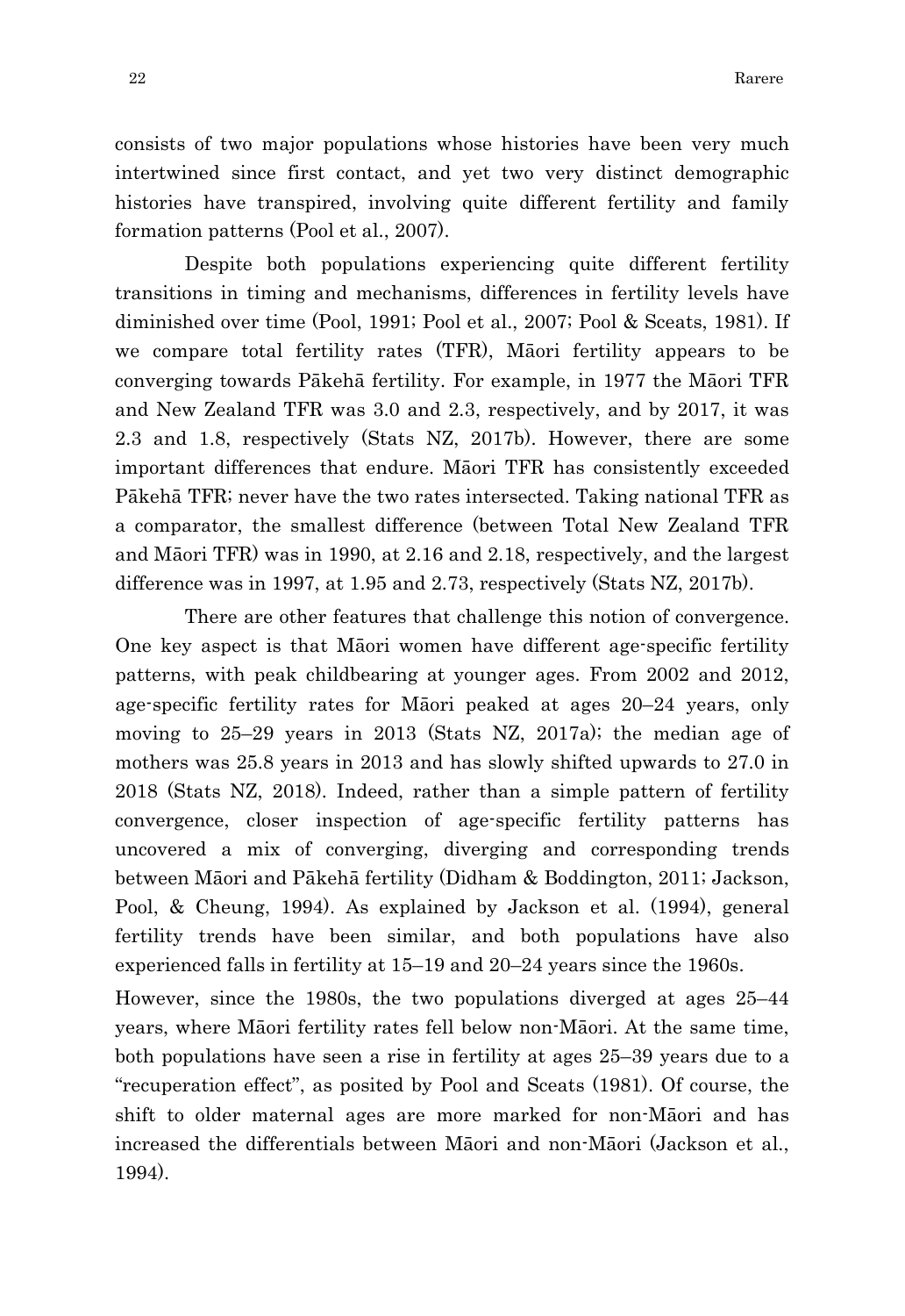Taylor (2011) and Johnstone (2011) found similar patterns of earlier childbearing in other "neo-Europe" countries, notably Canada, Australia and the United States. Despite fertility declines during the latter years of the 20th century, indigenous fertility remains concentrated at younger ages – an observation that Pool (1991) noted for Māori 20 years earlier. From a global standpoint, it is a scenario that partly explains the irony of why New Zealand, being one of the "low fertility" countries, has one of the highest fertility rates in the developed world (McDonald & Moyle, 2010).1

While the demographic literature describes how historical Māori and indigenous fertility patterns have unfolded over time, less attention has been devoted to understanding the "why" (Douglas, 1977b; Pool, 1991). One of the key criticisms is that conventional demography practices tend to treat indigenous populations as a deficient group (Kukutai & Pool, 2014) that requires "fixing". This line of thinking underscores the common analytical approach to make inter-group comparisons in Aotearoa New Zealand. Up until recently, most analyses of Māori fertility have been approached and examined in relation to non-Māori fertility patterns. A further criticism of this approach is that it promotes a unidimensional representation of populations that are inherently multi-dimensional (Kukutai & Pool, 2014) because conventional categories and contexts do not necessarily reflect indigenous realities (Johnstone, 2011; Kukutai, 2011; Kukutai & Pool, 2014; J. Taylor, 2009). As a consequence, important intra-group differences are overlooked. Most of the fertility literature has primarily focused on demographic and socio-economic factors, while the possible influence of cultural factors has received less attention and articulation.

Using data from the New Zealand Census of Population and Dwellings, this paper explores how fertility varies between Māori women based on their expressed identification. In doing so, it aims to contribute a better understanding of how cultural factors might contribute to fertility outcomes amongst some Māori women in society. Here, we use the term "culture" quite loosely to encapsulate the ideas, customs, social behaviours, values, worldviews, etc. of a group of people (Jenks, 2005; Ogburn, 1937). The motivation to explore the cultural element stems from the dearth of literature on this subject in the field of demography, but more importantly, the need to include indigenous worldviews in the analysis of indigenous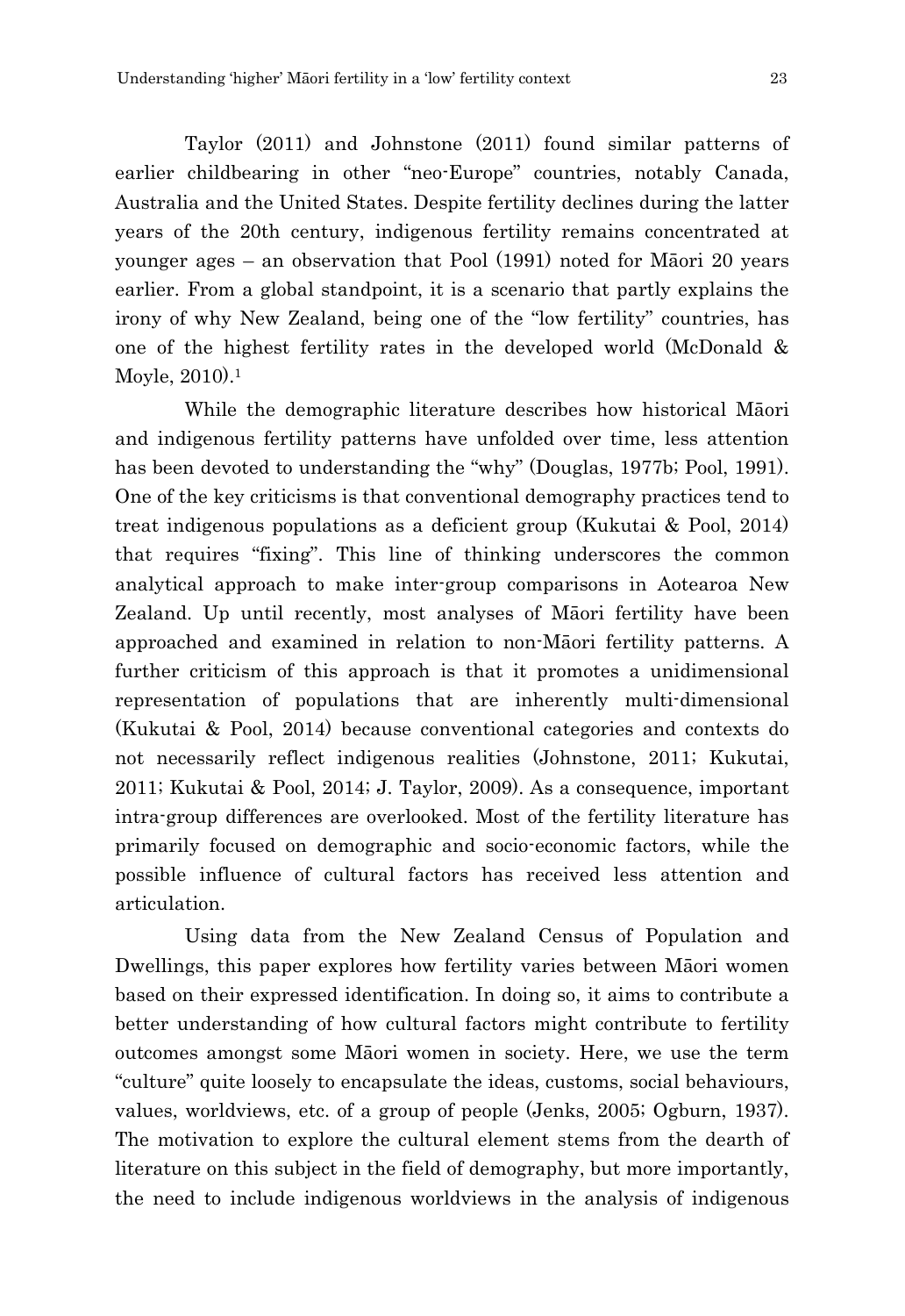fertility. The Demographic Transition (DT) model has been the main framework for theorising and analysing indigenous fertility (Dyson & Murphy, 1985; Omran, 2005; Reher, 1999). Like Māori, other indigenous peoples in colonised nation states have also undergone significant fertility transitions "near-simultaneously" (Caldwell, 2006), and these have often been interpreted as evidence of a global convergence towards fertility behaviour (Johnstone, 2011). DT theory, and other dominant fertility theories (e.g. low-fertility theories based on rational choice and gender equity), are underpinned by Western-based experiences and worldviews (Kirk, 1996; van de Kaa, 2008). However, Johnstone (2011) points out that colonisation has affected indigenous populations. Pool (2015) clearly shows the impact of colonisation on early Māori demography, but most importantly the enduring domino effect on other aspects of Māori society, including social, economic and cultural. The problem is, as pointed out by Johnstone (2011), demographic theor[ies] do not serve well in understanding colonised indigenous populations fertility experiences because those theor[ies] "fail to account for the impacts of colonisation" (p. 116). Research in the indigenous demography space has highlighted the unique issues pertaining to the interpretation of indigenous population change (Johnstone, 2011; Kukutai, 2011; Kukutai & Pool, 2014; A. Taylor, 2011; J. Taylor, 2009) but more work is needed in developing theoretical frameworks that incorporate indigenous views. It is the intent of this research to weave into the study of Māori fertility interpretations that resonate with and are important to Māori.

The next section provides the historical context for Māori fertility and reviews some of the key arguments about Māori fertility patterns. Hypotheses regarding the variation of fertility based on expressed identification are tested using quantitative methods. The paper ends with a discussion of how the findings provide insight into the validity of cultural influences on Māori fertility outcomes.

## Background: The persistence of 'higher' Māori fertility

The history of Māori fertility patterns in the field of demography has been well documented (Douglas, 1977a, 1977b, 1981; Pool, 1974, 1977, 1991; Zodgekar, 1975), and forms the basis of today's fertility patterns.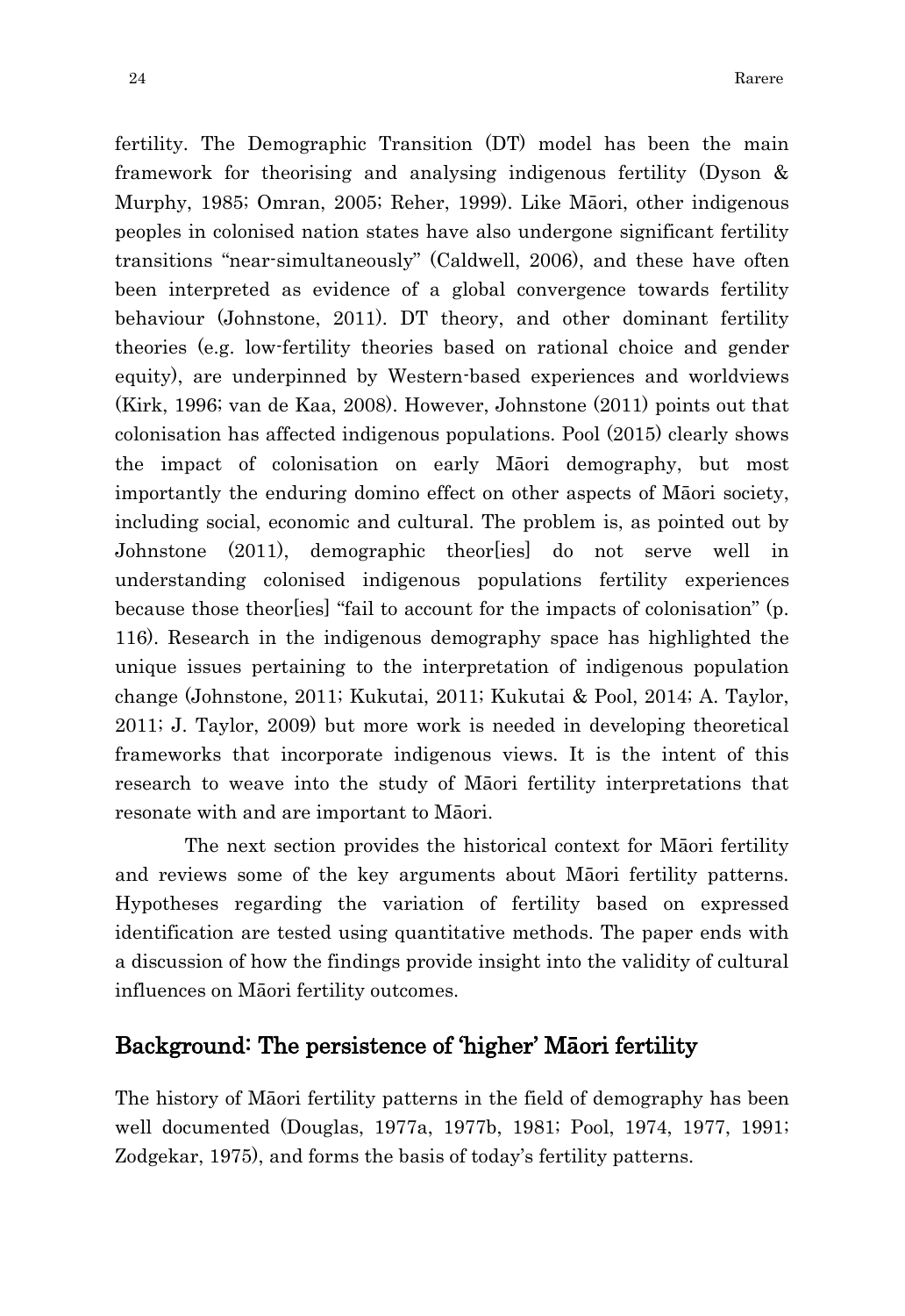Throughout the post-colonial period until the Māori fertility transition, Māori birth rates were generally understood to be "high". Assumptions about Māori fertility prior to the 1900s were rather sketchy, making it challenging to fully substantiate whether they were "high" or "low" (see Chapter 4 in Pool, 1977). However, through the extrapolation of 1961 vitals data, estimates going as far back as 1844, clearly show the height of Māori fertility before the transitional decline. The estimated Māori fertility rates at various time points between 1844 to 1961 produced by Pool (1991) are replicated here in Table 1.

There was a general increase in fertility rates over the period but with particularly higher rates in the forty years (1921–1961) immediately preceding the Māori fertility transition. Higher rates of fertility just before a long-term decline was a feature shared with other countries. In moving towards an explanation for this general pattern over the period under scrutiny, Pool (1991) considers at least two explanations: (1) the natural history of venereal diseases, and (2) the natural history of reproduction before a fertility transition (see Chapter 5 in Pool, 1991). Sexually transmitted diseases (STDs), and exposure to diseases and malnutrition that affected fecundability and foetal survival were cited as major factors impacting on fertility levels around the mid-1800s (Pool, 1991). However, in explaining the increase in fertility from the 1880s and thereafter, it appears that "a degree of equilibrium" and "partial immunity" had lessened the severity of the disorders, and improved survivorship levels through better living conditions and nutrition (Pool, 1991). Other features of higher Māori fertility included high levels of early exposure to conception (15–19 year olds), even though there was only a small percentage of those who ever married, and there were few attempts to limit family size at older ages (Pool, 1977).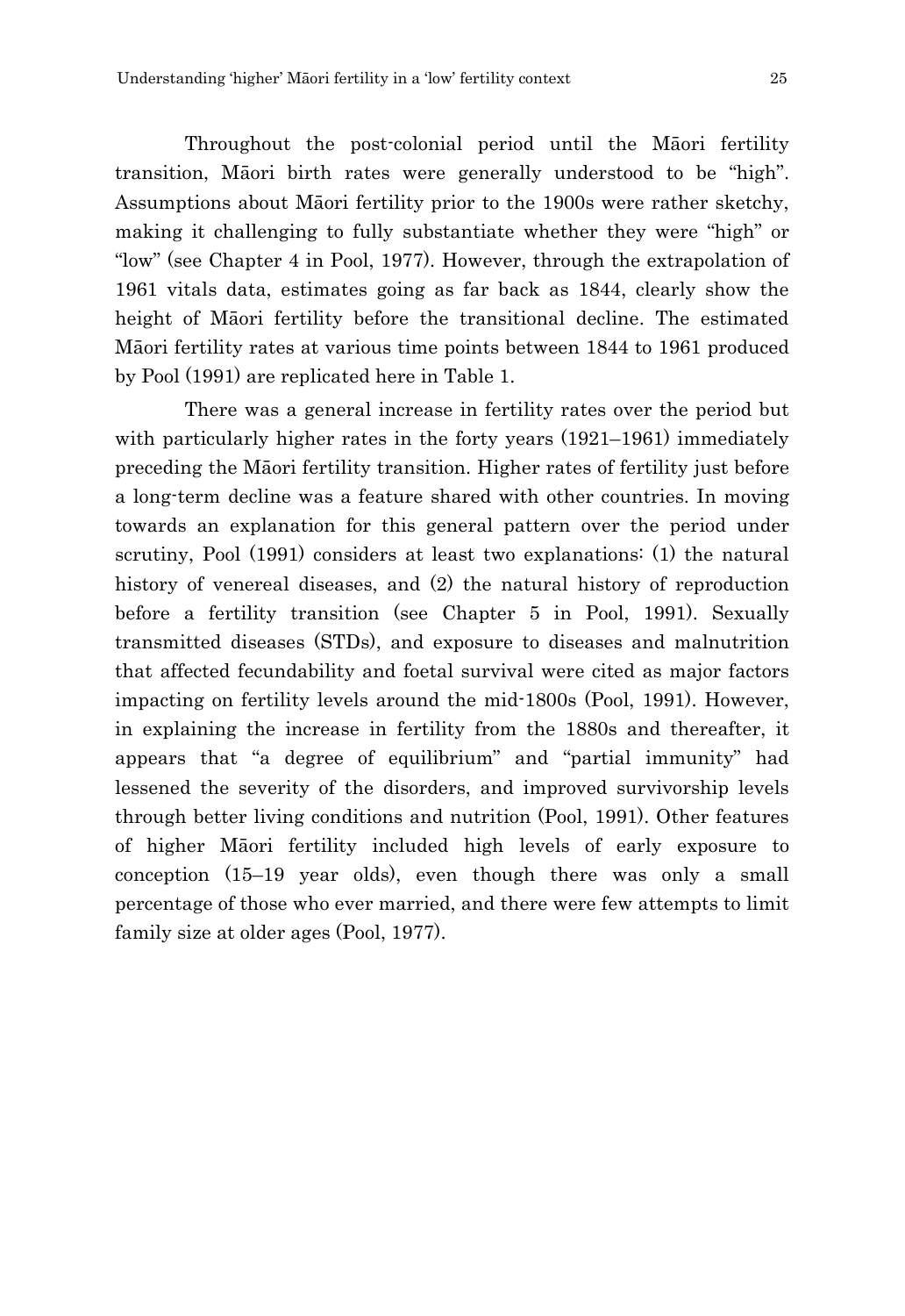| Year   | <b>Maori TFR</b> |  |
|--------|------------------|--|
|        | (estimated)      |  |
| 1884   | 4.5              |  |
| 1857/8 | 4.9              |  |
| 1878   | 5.5              |  |
| 1886   | 6.1              |  |
| 1891   | 5.7              |  |
| 1896   | 5.7              |  |
| 1901   | 5.9              |  |
| 1911   | 5.7              |  |
| 1921   | 6.1              |  |
| 1926   | 6.7              |  |
| 1936   | 6.9              |  |
| 1945   | 6.5              |  |
| 1951   | 6.7              |  |
| 1956   | 6.9              |  |
| 1961   | 6.9              |  |

Table 1: Estimated Māori total fertility rates, 1844–1961

Source: Pool (1991), Tables 5.3 and 6.2.

In explaining high Māori fertility, Douglas (1977b) analysed some of the cultural responses deeply embedded within close-knit rural tribal communities. He defined cultural in terms of the "interdependence of economic, social and psychological factors in determining norms and values" (Douglas, 1977b, p. 663). In traditional Māori society, customary marriage, including remarriage, was universal, and although unions were mostly endogamous (i.e. to other Māori), inter-tribal marriage was frequent for the purpose of forming political and economic alliances (Biggs, 1960; Wanhalla, 2011). Intermarriage with Pākehā did exist, although it was not encouraged so as to prevent "rapid alienation from Māori ways and the eventual loss of descendants to the pakeha world" (Douglas, 1977b, p. 666). Children were also valued as an essential part of the social and economic functions of rural Māori society but were also important in sustaining whakapapa (genealogy), a key principle in whānau (family) formation (Douglas, 1977b).

The 1960s are generally observed as the turning point for the Māori fertility transition. Fertility rates began to decline quite sharply at the start of the decade, and then accelerated, with the greatest and most rapid decline occurring between 1971 and 1976 (see Table 2). This transition drew significant interest from a number of demographers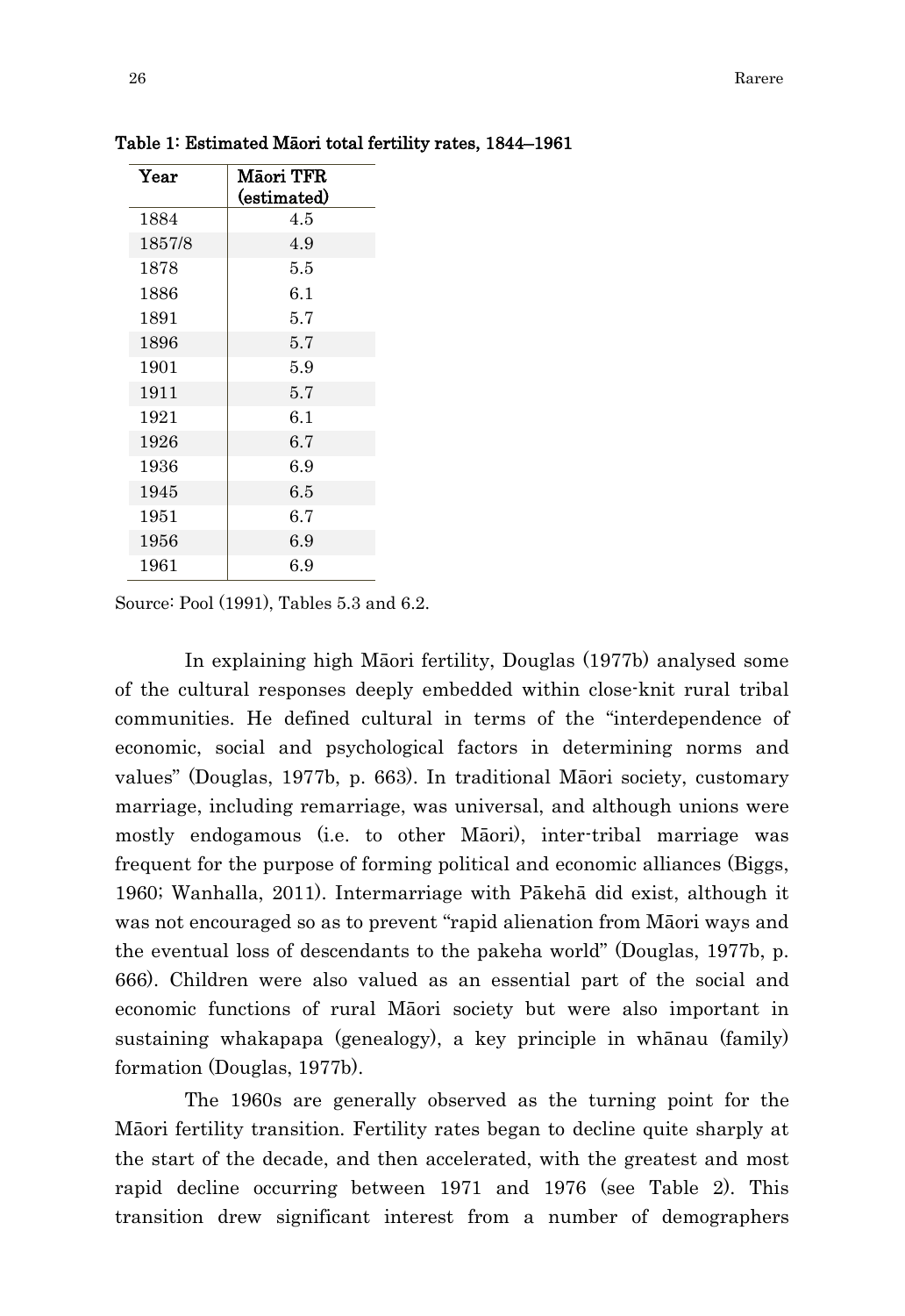because of the magnitude and speed of the shift, from decades of high levels of fertility to seemingly low levels of fertility similar to Pākehā rates.

| Year | <b>Maori TFR</b><br>(estimated) |  |
|------|---------------------------------|--|
| 1962 | 6.2                             |  |
| 1966 | 5.5                             |  |
| 1971 | 5.1                             |  |
| 1976 | 3.1                             |  |
| 1981 | 2.5                             |  |
| 1986 | 2.2                             |  |

Table 2: Māori total fertility rates, 1962–1986

Source: Pool (1991), Table 8.2.

In explaining Māori fertility decline, some of the reasons presented included urbanisation, rising educational aspirations and achievements, changing mortality, and intermarriage with Pākehā (Pool, 1974, 1991). Douglas (1977b) applies the same cultural lens used in understanding a high fertility regime to understanding Māori fertility decline. He points out acculturation as an influencing factor facilitated by assimilation policies as a means of "civilising" and "assimilating" Māori into Pākehā society:

Many Maoris, especially younger ones, have been so well acculturated that they accept pakeha ideals of what a good Maori should be. The desire for acceptance by pakeha mentors and peers has had further effects on changing the residual Māori values, especially in the area of family life. (Douglas, 1977b, pp. 677–678).

The days of high birth rates are now a distant memory. Since 1976, Māori TFRs have hardly exceeded three children per woman but still hover above the theoretical replacement level of 2.1 (see Figure 1).2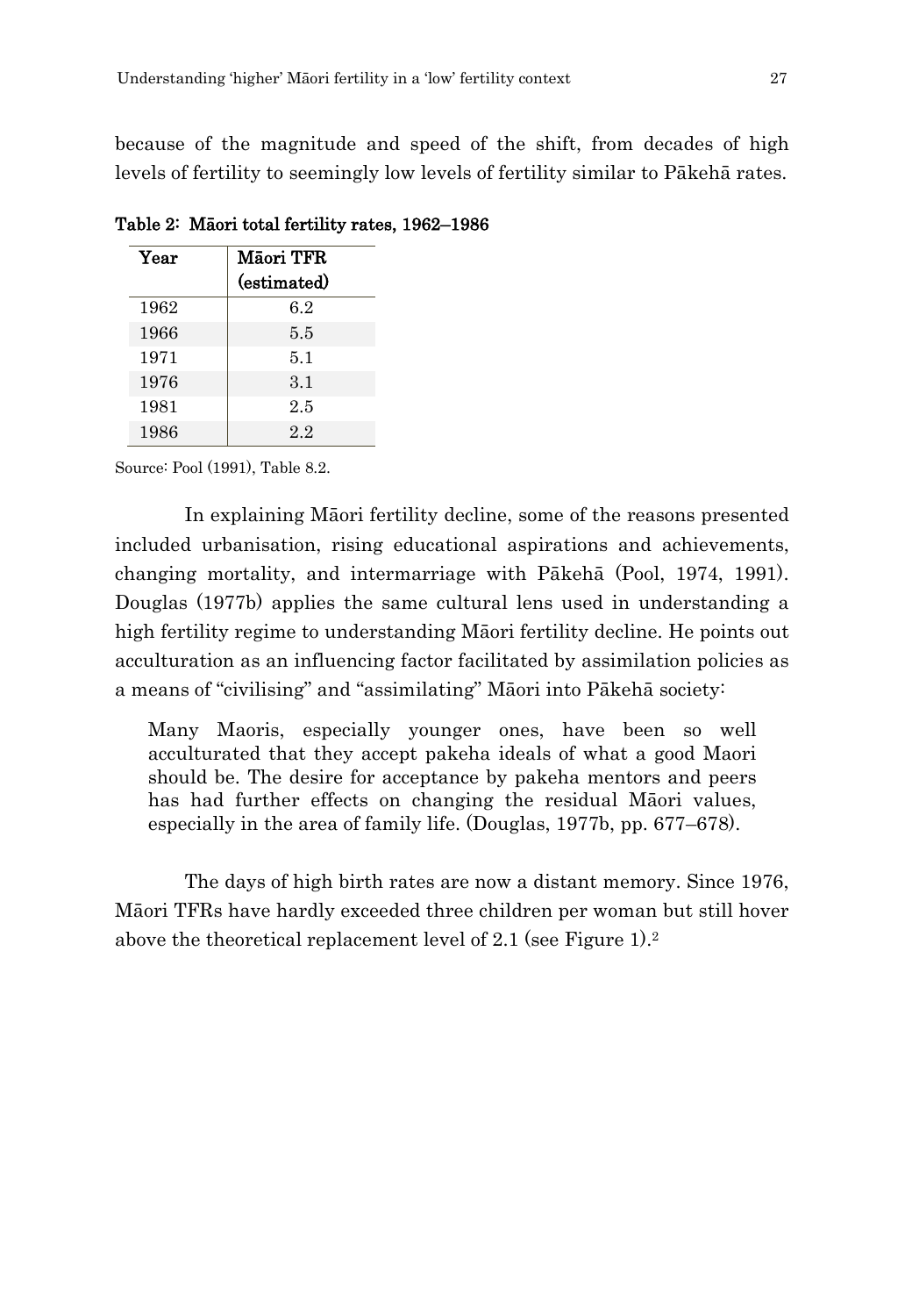

Figure 1: Total fertility rates of Māori and New Zealand women, 1977–2016

Source: Statistics New Zealand infoshare Table DFM044AA (Annual June); last updated 17 November 2016.

The shift has generally been interpreted to mean that Māori fertility levels have converged towards Pākehā levels. However, as Jackson et al. (1994), Johnstone (2011), and Didham and Boddington (2011) have pointed out, Māori and non-Māori women's fertility still differ at key reproductive ages. The incidence of Māori births and age of first births are much more concentrated at younger ages (15–29 years) (Figure 2).

The peak ages at which Māori fertility is highest occurs between 20 and 29 years, the period during which formal tertiary education, training, and career opportunities are mostly undertaken. Education, in itself and as a proxy for human capital development, has been cited as the primary factor in delayed family formation (Bledsoe, Casterline, Johnson-Kuhn, & Haaga, 1999; Rindfuss, Bumpass, & St. John, 1980). What then, are some of the motivations for Māori women to start or continue bearing children at these young adult ages?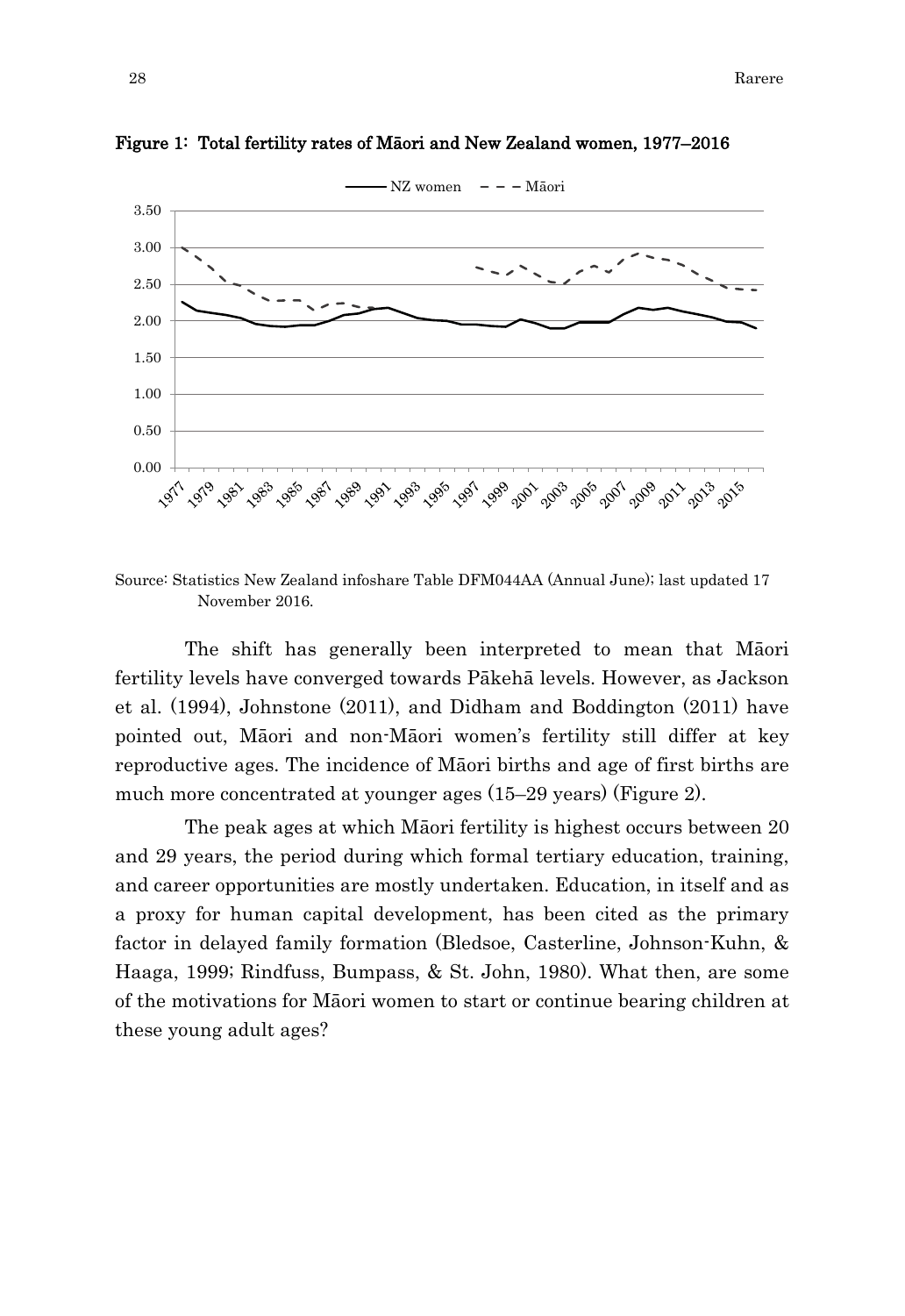

Figure 2: Age-specific fertility rates (per 1000 women) for Māori and Pākehā/New Zealand European women, 2001 and 2013

Source: Statistics New Zealand age-specific fertility.

This study draws from the learnings framed by Douglas back in 1977. If acculturation was considered to be a factor in the decline in Māori fertility transition, then to what extent has the Māori renaissance, indigeneity, or decolonisation influenced Māori women's fertility aspirations since? Are there still some undercurrents of culture that influence the way in which Māori women think about family formation, the value of children, childbearing and rearing in terms of timing, spacing, and number of children, etc? One of the aims of colonisation is to displace indigenous identity. However, Māori identity is multi-faceted (Barcham, 1998; Borell, 2005; Durie, 1995, 1998; McIntosh, 2005; Walker, 1989; Webber, 2008), although at the heart of identity is whakapapa or shared descent.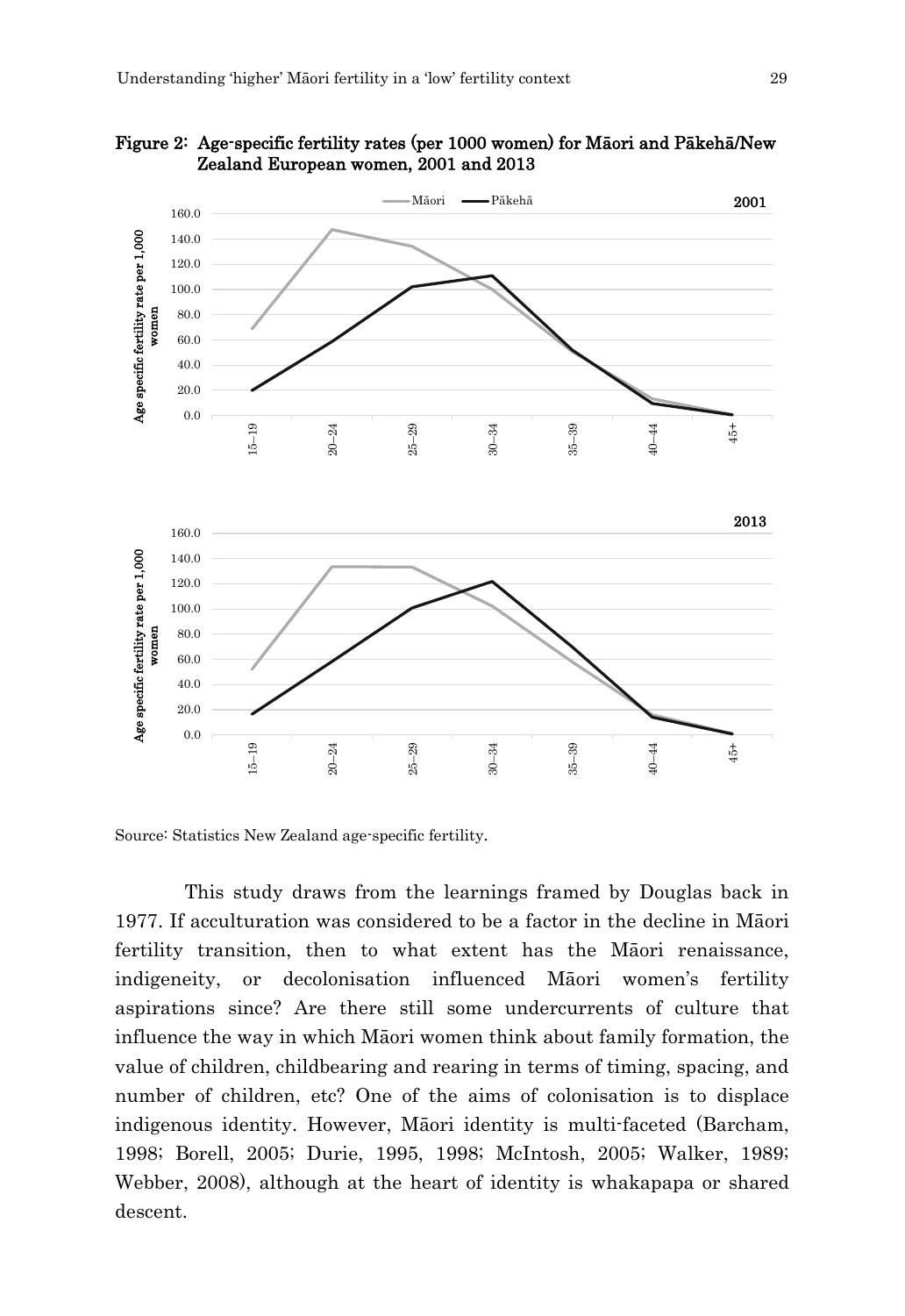The closest proxy to cultural identity in the census is expressed identification. The aim is to look at whether Māori women who have multiple unambiguous ties to Māori identity in terms of reporting Māori descent, at least one iwi, and singular Māori ethnicity have higher fertility (using indicators of childless, and average number of children) than women with fewer ties to Māori identity. It is not the intention here to make judgements about degrees of "Māoriness" (Barber, 2004). Rather, there are diverse expressions of Māori identity, and this study offers one way of being able to explore the nexus of culture and fertility for Māori.

### Data and methods

This analysis uses data from the fertility question collected in the New Zealand Census of Population and Dwellings. The census asks each woman aged 15 years and over for "the number of children ever born alive" (Statistics New Zealand, 2013b). By this definition, it does not include foetal deaths, stillborn children, stepchildren, adopted children, foster children, nor wards of the State (Statistics New Zealand, 2013b). Data are classified by the number of children specified from 0 to 10+, and residualtype categories. Given the sensitivity surrounding the question, women can also tick "object to answering". The question was first asked in the 1981 Census, and repeated in the 1996, 2006 and 2013 Censuses.3 This analysis compares the "average number of children per woman" and the "proportion childless" using the 2013 Census.

The census also collects information that can represent, in a very broad sense, ties to Māori cultural identity through expressed Māori identification.4 There are three ways in which the census captures expressions of Māori identity: descent, ethnicity and iwi (Māori tribes). The definition for each is conceptually distinct and yields different population sizes (Kukutai, 2011). Māori descent is a biologically based concept that captures those people who have or claim Māori ancestry (Statistics New Zealand, n.d.–b). The question asks: "Are you descended from a Māori (that is, did you have a Māori birth parent, grandparent or great-grandparent, etc)?" The Māori descent population is the largest and most inclusive of the three Māori identity groupings (Kukutai, 2011).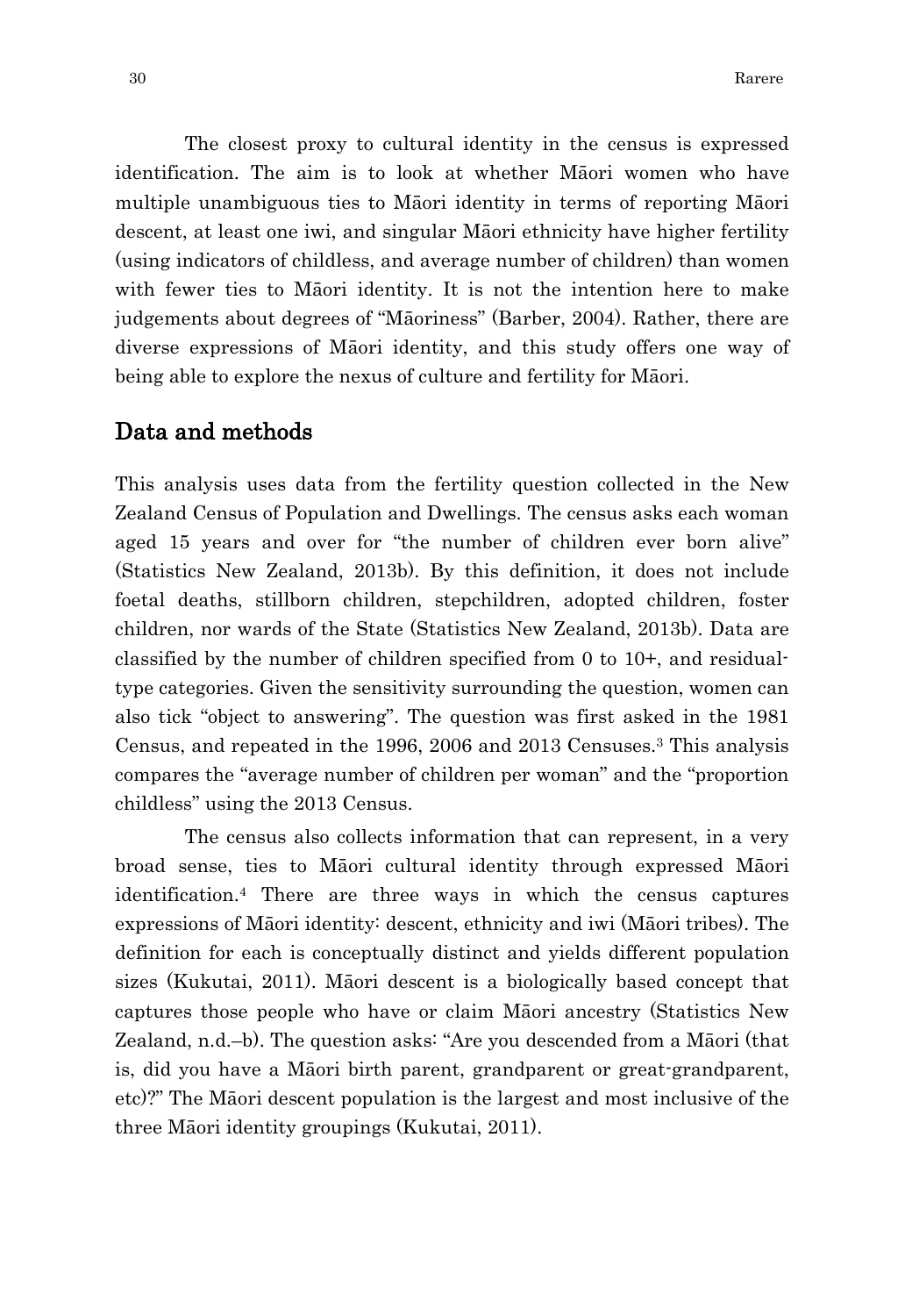Ethnicity in the census has a social and cultural foundation. It is statistically defined as:

...the ethnic group or groups that people identify with or feel they belong to. Ethnicity is a measure of cultural affiliation, as opposed to race, ancestry, nationality or citizenship. Ethnicity is selfperceived and people can belong to more than one ethnic group. (Statistics New Zealand, n.d.–a, para.1)

The Māori ethnic group (MEG) is the second largest of the Māori identity categories and is the primary reference group used in census tabulations, media and for administrative and policy purposes (Kukutai, 2011). Iwi affiliation provides yet another way of expressing Māori identity. The concept of iwi affiliation in the census is the closest approximation to a te ao Māori concept of whakapapa-based group membership (Kukutai, 2011).5 Iwi data were collected in early colonial censuses but discontinued after 1901. The iwi question was reinstated in the 1991 Census, largely for the purposes of meeting the Government's statistical needs and obligations (Kukutai & Rarere, 2013; Walling, Small-Rodriguez, & Kukutai, 2009).

The relationship between all three categories is asymmetrical, meaning that, for various reasons, not all individuals who identify with one category identify with any of the others. For example, in the 2013 Census, 17 per cent ( $n = 110,928$ ) of Māori descendants ( $n = 668,724$ ) did not know their iwi, and 16 per cent  $(n = 107,391)$  did not report Masori ethnicity (Statistics New Zealand, 2013a). Both the ethnicity and iwi questions provide for multiple responses.

The inclusion of three Māori identity markers in the census means that various kinds of categories can be delineated (Kukutai, 2004, 2011), some of which are set out in Table 3. This paper compares the fertility outcomes of Māori women in three mutually exclusive categories:

- a core group that comprises Māori women who unambiguously identify as Māori on the basis of descent, iwi affiliation and exclusive Māori ethnicity
- Māori+ which is women who identity with two or more ethnic groups, one of which is Māori (and who may also report Māori descent and/or an iwi affiliation), and
- women who identify as Māori only by descent (not by ethnicity or iwi affiliation).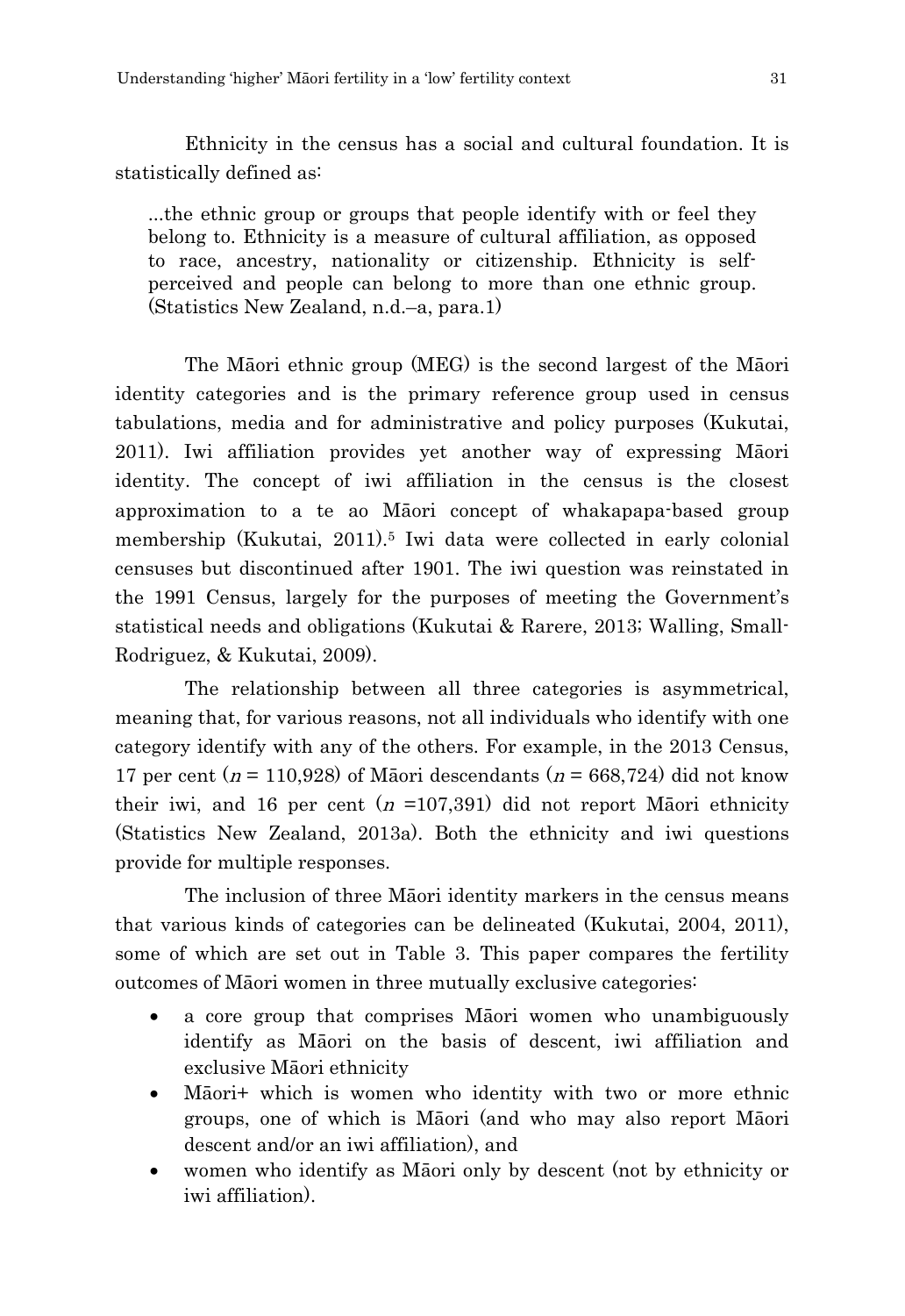While the focus is on understanding within-Māori diversity, all of the analysis also includes a non-Māori comparator.

| Category label                 | Description of category configuration                                                  |
|--------------------------------|----------------------------------------------------------------------------------------|
| Core                           | Māori descent and solely MEG and at least one iwi<br>identified                        |
| Māori ethnic<br>group<br>(MEG) | Total MEG; i.e. sole MEG and MEG with another ethnic<br>group(s)                       |
| Māori                          | MEG and any other ethnic group, <i>i.e.</i> excludes MEG                               |
| Māori descent                  | Total descent; i.e. descent only, descent with MEG, and<br>descent with iwi identified |
| Descent only                   | Solely descent; i.e. no MEG and no iwi identified                                      |

Table 3: Group configurations based on Māori categories in the census

A key advantage of using the census is that analyses can be crosstabulated with other variables of interest. This study thus looks at fertility differences by Māori identification, taking account of differences in education level and Māori spatial population share.

## Analysis: Intra-group Fertility Differences

This analysis begins with an overview of some key socio-demographic characteristics for each category of Māori women aged 15 years and older. Table 4 shows significant differences between the categories, reaffirming "cultural and socio-economic heterogeneity within indigenous populations" (Kukutai & Pool, 2014, p. 442).

In terms of group size, the largest in Table 4 is Māori+ (105,003). The number of Māori women identifying with at least two ethnic groups increased by 23 per cent, from 84,816 in 2006 to 105,003 in 2013, which exceeded the growth in the other two categories. The continuing growth in the number of Māori+ is a reflection of a "changing ethnic mosaic of New Zealand" (Khawaja et al., 2000, p. 4). Younger people are more likely to identify multiple ethnic groupings than their predecessors are, partly as a result of inter-ethnic marriage, and also changes in the "concept and understanding of ethnicity" (Khawaja et al., 2000, p. 15). Unsurprisingly, the age structure of the Māori+ grouping is also much younger, with higher proportions at the younger ages (15–24 years) and smaller proportions at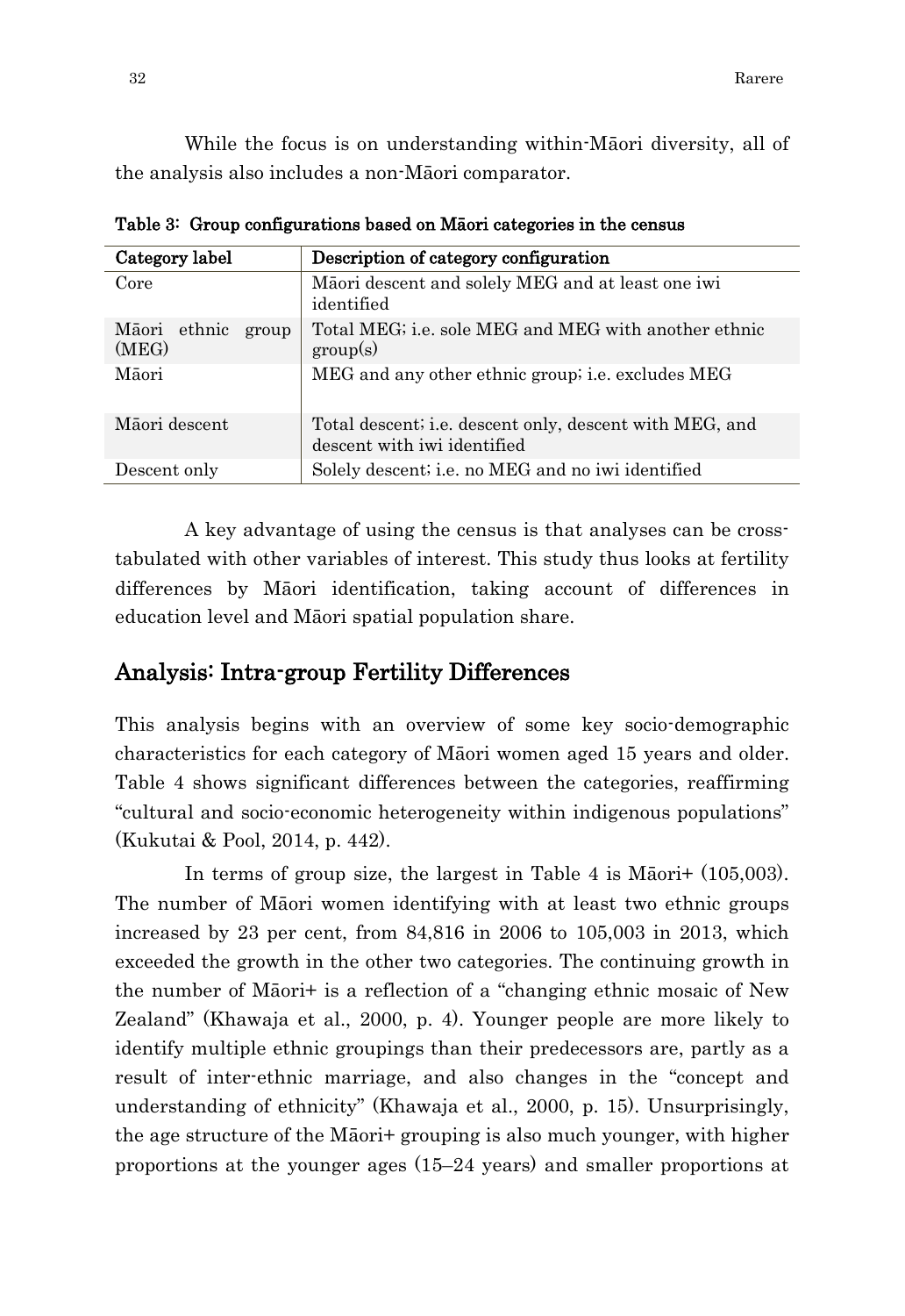the older ages (50+ years). Age structure differences would be even more marked if children were included in the analysis.

| Indicator                                  | Core   | Māori + | Descent<br>only | non-<br>Māori |
|--------------------------------------------|--------|---------|-----------------|---------------|
| Number of women 15+                        | 91,611 | 105,003 | 18,414          | 1,306,068     |
| Age structure(%)                           |        |         |                 |               |
| $15 - 19$                                  | 10.6   | 16.5    | 12.6            | 7.2           |
| $20 - 24$                                  | 9.5    | 14.6    | 12.0            | 7.5           |
| $25 - 29$                                  | 8.3    | 11.1    | 9.6             | 7.3           |
| $30 - 34$                                  | 7.9    | 10.2    | 9.0             | 7.6           |
| $35 - 39$                                  | 8.6    | 10.1    | 9.6             | 8.1           |
| $40 - 44$                                  | 9.9    | 9.6     | 10.0            | 9.4           |
| $45 - 49$                                  | 9.8    | 7.7     | 8.7             | 9.2           |
| $50 - 54$                                  | 10.0   | 6.8     | 8.5             | 9.1           |
| $55 - 59$                                  | 8.1    | 4.7     | 6.3             | 7.9           |
| $60 - 64$                                  | 6.2    | 3.4     | 4.5             | 7.1           |
| $65+$                                      | 11.2   | 5.3     | 9.1             | 19.7          |
| Highest education level (%)                |        |         |                 |               |
| None                                       | 36.2   | 22.3    | 24.4            | 18.5          |
| Secondary                                  | 39.7   | 48.1    | 47.7            | 41.5          |
| Diploma                                    | 13.5   | 14.6    | 14.3            | 16.2          |
| Degree+                                    | 10.5   | 14.9    | 13.7            | 23.9          |
| Labour force status (%)                    |        |         |                 |               |
| Employed                                   | 48.9   | 56.9    | 63.2            | 58.9          |
| Unemployed                                 | 12.2   | 9.8     | 6.0             | 3.9           |
| Not in the labour force                    | 38.9   | 33.3    | 30.8            | 37.1          |
| Occupation (%)                             |        |         |                 |               |
| Managerial and professional                | 44.2   | 47.9    | 45.7            | 54.2          |
| Service and administration                 | 34.3   | 39.3    | 40.8            | 35.2          |
| Labour intensive                           | 21.5   | 12.8    | 13.4            | 10.6          |
| Te reo (%)                                 |        |         |                 |               |
| Can speak te reo                           | 37.0   | 13.2    | 1.7             | 0.6           |
| Māori Ethnic Group (MEG)                   |        |         |                 |               |
| Lives in a TA with at least<br>20% MEG (%) | 48.7   | 30.9    | 24.4            | 15.7          |

| Table 4: Demographic and socio-economic profiles of women (15+) by category, |  |
|------------------------------------------------------------------------------|--|
| 2013 Census                                                                  |  |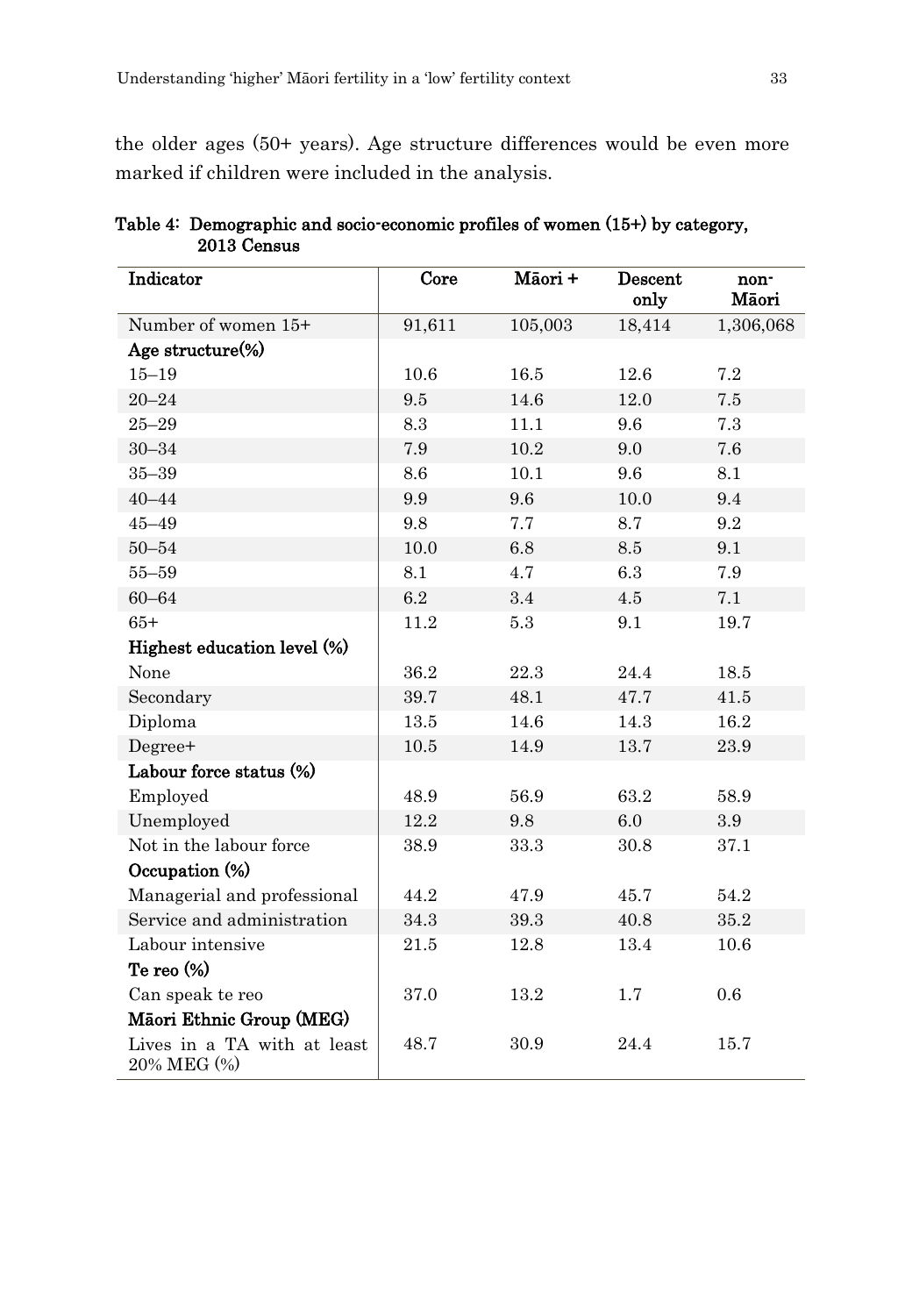By contrast, both the Core and Descent-only groupings declined in size between 2006 and 2013, at 0.6 and 3.6 per cent, respectively. The larger Core grouping has an older age structure than the other Māori groupings, with higher proportions at ages 40+ years but is still much more youthful than the non-Māori category. The age structure of the Descentonly grouping is not as young as the Māori+, but is more so than the Core grouping.

Different age structures also have a flow-on effect on socioeconomic status and fertility outcomes. It is generally understood that Māori have poorer outcomes than non-Māori across a number of socioeconomic and health indicators (Ajwani, Blakely, Robson, Tobias, & Bonne, 2003; Robson & Harris, 2007). Māori also tend to be over-represented in occupations that are deemed lower skilled, lower paid, and more vulnerable to economic shocks. These inequities are also reflected in Table 4. However, intra-group differences are also clearly marked. Women with multiple ties to Māori identity are more disadvantaged than either women whose only tie to Māori identity is through descent or women who identify as Māori with at least one other ethnicity. For the majority of the latter, the other ethnicity is Pākehā/New Zealand European. Women in the Core category, while having richer ties to te ao  $M\bar{a}$ ori,<sup>5</sup> also seem to be disproportionately exposed to processes that are correlated with poor outcomes, including racial discrimination and fewer opportunities (Harris et al., 2012; Houkamau & Sibley, 2015; Kukutai & Pool, 2014; Pack, Tuffin, & Lyons, 2016; Robson & Harris, 2007).

Age composition also has important implications for this analysis. Fertility, which refers to the actual "reproductive performance rather than capacity" (United Nations, 2017), is affected by the fecundity and fecundability of the individual and/or couple. Fecundity is defined as the "capacity for a man, woman, or couple to participate in reproduction" (United Nations, 2017), whereas fecundability refers to the probability of a woman conceiving per menstrual cycle, excluding periods of pregnancy, anovulation, and practising contraception (Potter & Sakoda, 1967; United Nations, 2017). Over the reproductive span, of which the lower and upper parameters are set by menarche and menopause, respectively, fecundability varies by age generally as follows: increasing during teenage years, peaking at ages 20–29 years, and declining gradually thereafter (Pool & Sceats, 1981). With this in mind, we therefore restrict our analysis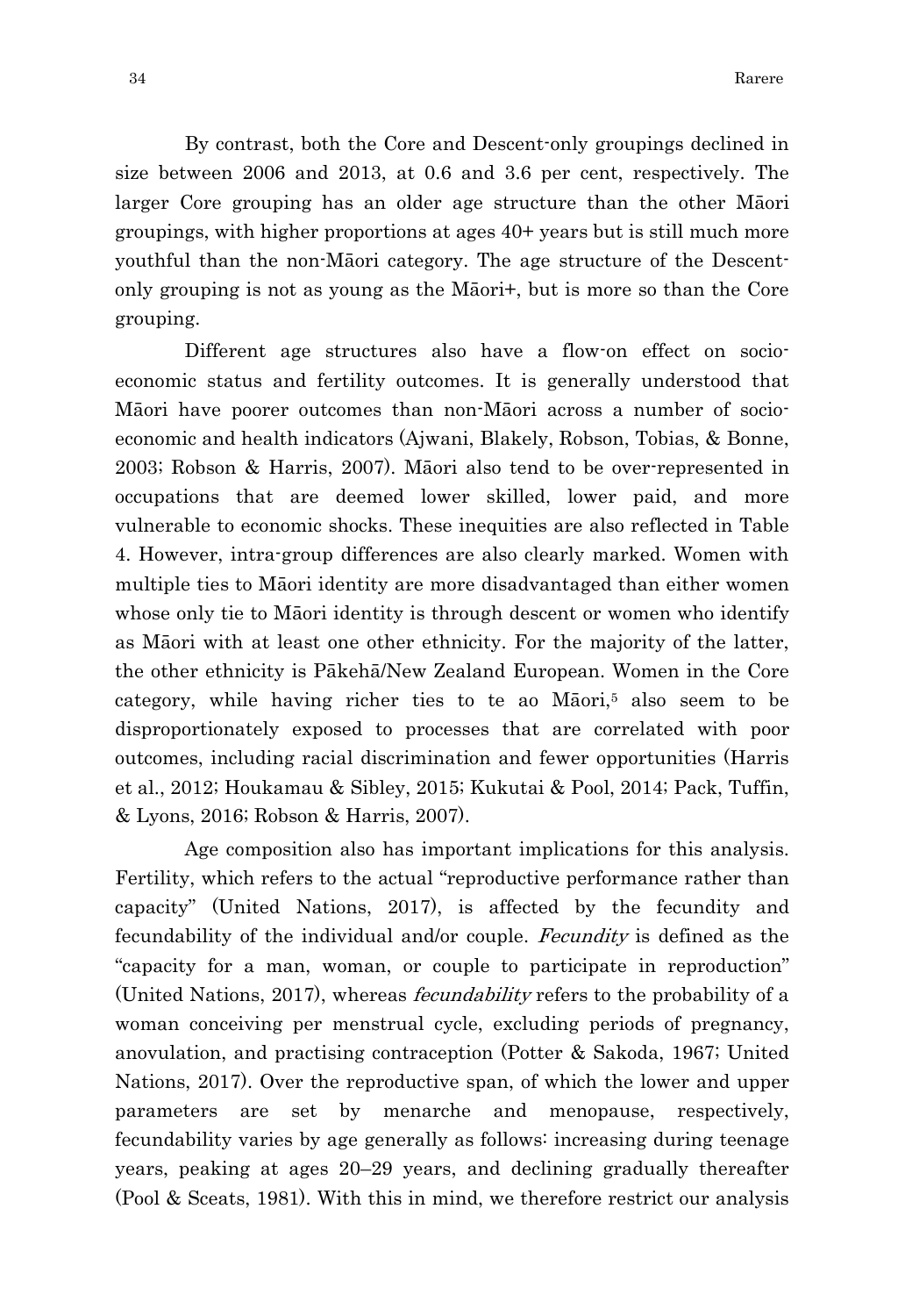to the fertility outcomes of women aged 30–34 years old.6 This is based on the premise that we are very unlikely to capture "completed fertility" for women under age 30 and that the probability of conceiving decreases markedly after age 35 (Weinstein, Wood, Stoto, & Greenfield, 1990).

The effects of age on fertility are illustrated in Table 5, which shows the age-specific rates of childlessness and the average number of children for each grouping. Obviously, as we progress through the age groups, proportions of childlessness become smaller. However, women who identified multiple unambiguous ties to Māori identity had significantly lower rates of childlessness than their peers at each age group over the key reproductive ages 15–34 years. Even if we focus on ages 30–34 years, intra-Māori differences are still significant. Here we see a gradient where the Core grouping has lower rates of childlessness and higher average number of children per woman, and women who identified only by descent have higher rates of childlessness and lower average number of children. Although the Core grouping has a relatively older age structure, the rates of childlessness were notably lower amongst teenage women aged 15–19 years and young adults aged 20–24 years.

There are also marked differences in family size.7 Figure 3 shows the proportion of women by the number of children specified.8 We use two children as the mid-point for distinguishing between "small"  $(1-2 \text{ children})$ and "large" (3+) families. More than 43 per cent of women aged 30–34  $(n=2973)$  who unambiguously identified as Māori had large families, with nearly 13 per cent ( $n = 378$ ) having more than six children. In contrast, the majority of the Māori+ and Descent-only groupings had smaller-sized families – 47 per cent and 48 per cent, respectively. Again, we see a gradient within the Māori groupings: women in the Core grouping have the lowest proportions of childlessness and highest proportions with large families, and women with "thinner" ties to Māori identity (i.e. Descent only) have highest proportions of childlessness and lowest proportions with large families. Nevertheless, Māori women are still different from New Zealand women who have no connection to Māori identity (i.e. non-Māori), who have the highest level of childlessness, 38.7 per cent, and lowest level of large families, 12.8 per cent.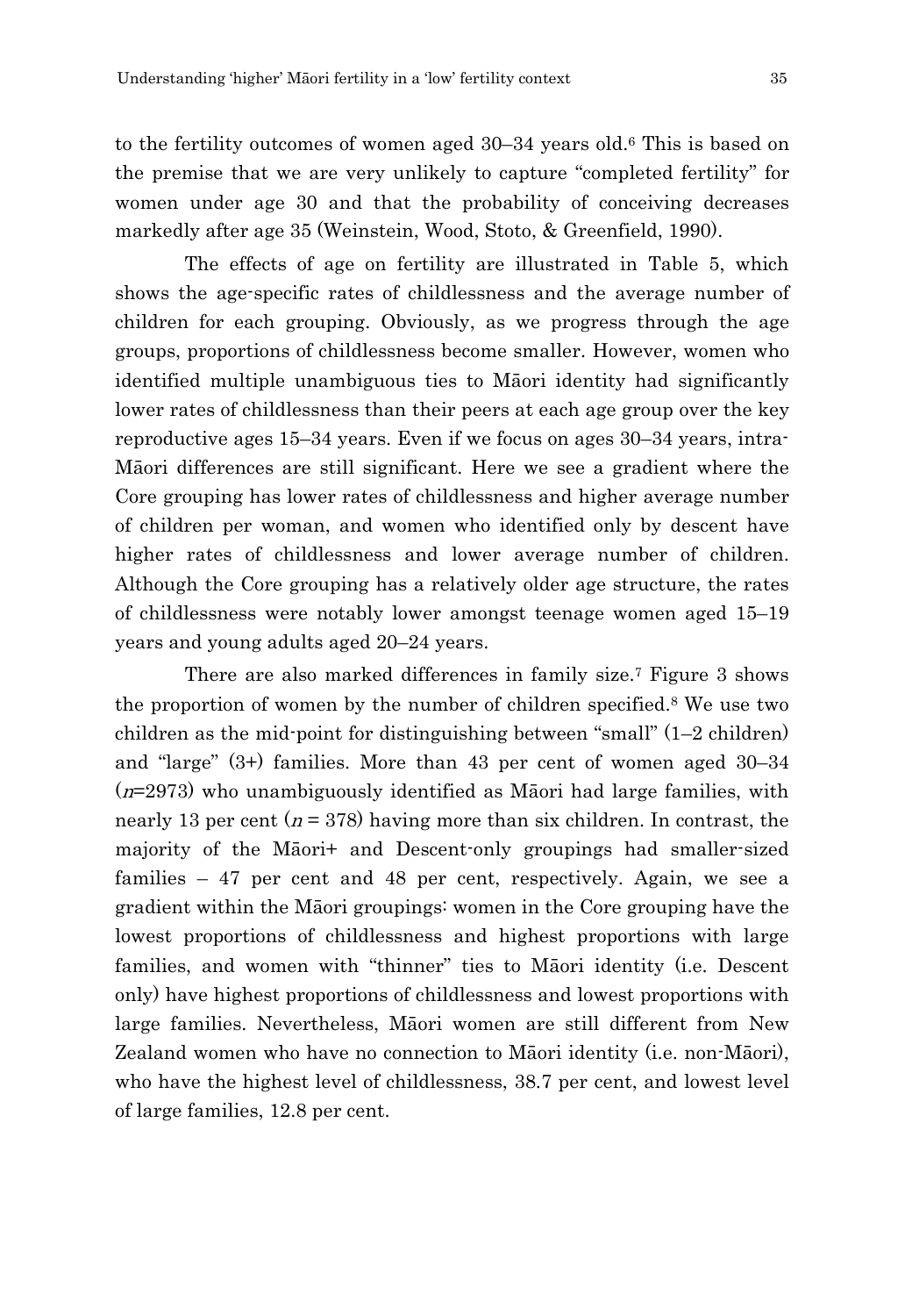| Age group    | Average# | % Childless |
|--------------|----------|-------------|
| Core         |          |             |
| $15 - 19$    | 0.1      | 90.9        |
| $20 - 24$    | 0.8      | 52.1        |
| $25 - 29$    | 1.7      | 29.0        |
| $30 - 34$    | 2.3      | 20.5        |
| 35-39        | 2.7      | 15.1        |
| $40 - 49$    | 2.8      | 13.7        |
| Māori +      |          |             |
| $15 - 19$    | 0.1      | 94.1        |
| $20 - 24$    | 0.6      | 61.8        |
| $25 - 29$    | 1.3      | 36.8        |
| $30 - 34$    | 1.9      | 23.1        |
| $35 - 39$    | 2.2      | 15.3        |
| $40 - 49$    | 2.4      | 12.5        |
| Descent only |          |             |
| $15 - 19$    | 0.0      | 96.9        |
| $20 - 24$    | 0.4      | 73.3        |
| $25 - 29$    | 0.9      | 50.9        |
| $30 - 34$    | 1.5      | 32.1        |
| $35 - 39$    | 1.8      | 20.4        |
| $40 - 49$    | 2.0      | 17.3        |
| Non-Māori +  |          |             |
| $15 - 19$    | 0.0      | 98.1        |
| $20 - 24$    | 0.2      | 84.8        |
| $25 - 29$    | 0.6      | 63.7        |
| $30 - 34$    | $1.2\,$  | 38.5        |
| $35 - 39$    | 1.7      | 22.1        |
| $40 - 49$    | 1.9      | 16.9        |

Table 5: Average number of children per woman and percentage childless by age groups, 2013 Census

Source: Statistics New Zealand customised data, 2013.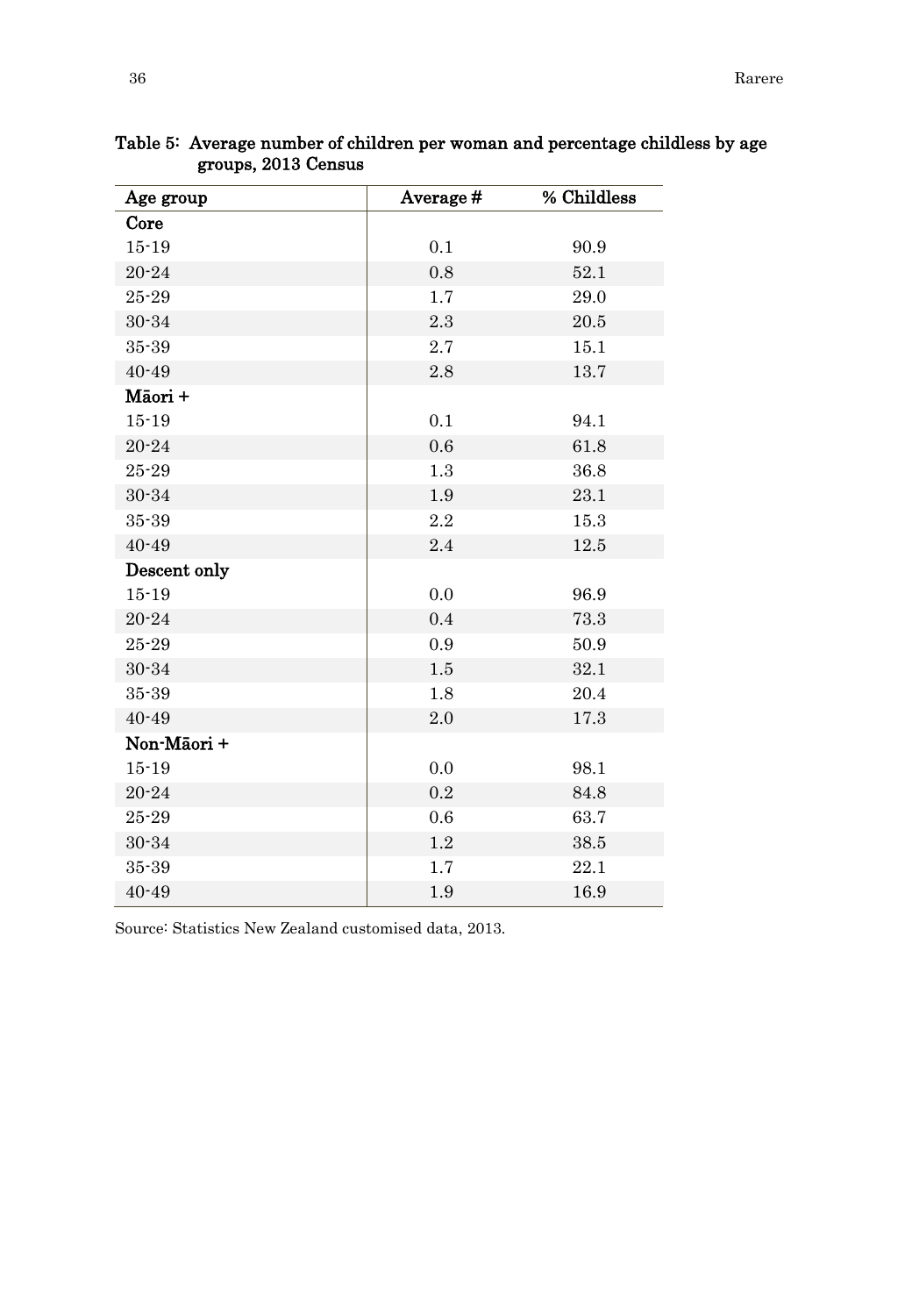

Figure 3: Proportion of women (ages 30–34) by family size, 2013 Census

Source: Statistics New Zealand customised data, 2013.

#### The roles that occupy women: Education and child-bearing

The inverse association between education and fertility is one of the most extensively and frequently observed relationships in empirical studies of fertility (Cochrane, 1979; Diamond, Newby, & Varle, 1999; Michael, 1973). Women pursuing education tend to delay childbearing, and/or have fewer children (Bledsoe et al., 1999; Michael, 1975). Education is also considered to be a prime factor in conditioning women's roles because it imparts values, aspirations and skills that encourage or facilitate non-familial roles (Rindfuss et al., 1980). With these theories in mind, we look at the education and fertility patterns as shown in Table 6.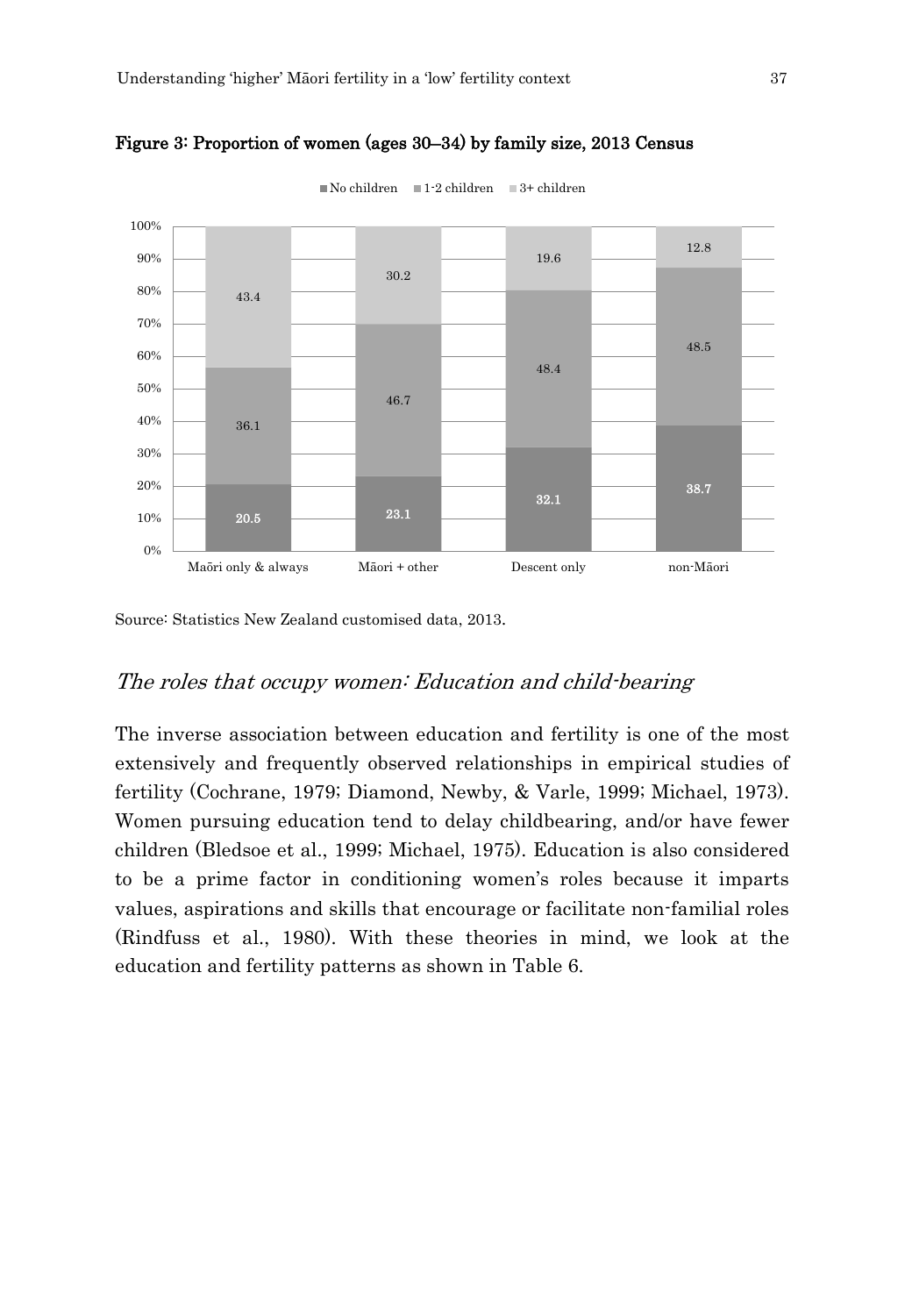| . <u>.</u>                   |          |             |  |
|------------------------------|----------|-------------|--|
| <b>Highest qualification</b> | Average# | % Childless |  |
| level                        |          |             |  |
| Core                         |          |             |  |
| None                         | 2.8      | 17.4        |  |
| School                       | 2.3      | 19.5        |  |
| Sub-degree                   | 2.3      | 20.0        |  |
| Degree +                     | 1.6      | 30.8        |  |
| Māori +                      |          |             |  |
| None                         | 2.6      | 14.0        |  |
| School                       | 1.9      | 20.7        |  |
| Sub-degree                   | 1.8      | 22.0        |  |
| Degree +                     | 1.3      | 36.2        |  |
| Descent only                 |          |             |  |
| None                         | $2.2\,$  | 18.2        |  |
| School                       | 1.5      | 30.9        |  |
| Sub-degree                   | 1.5      | 31.4        |  |
| Degree +                     | 0.9      | 49.4        |  |
| Non-Māori +                  |          |             |  |
| None                         | 1.9      | 21.8        |  |
| School                       | 1.4      | 30.3        |  |
| Sub-degree                   | 1.2      | 35.9        |  |
| Degree +                     | 0.9      | 48.8        |  |

Table 6: Average number of children per woman and percentage childless of women aged 30–34 by highest education level, 2013

Source: Statistics New Zealand customised data, 2013.

If we reflect on the major fertility differences across the identity categories, we see higher average number of children and lower rates of childless amongst women with no qualifications than those women with a degree or higher. Because of the strong correlation between socio-economic status (especially education) and fertility, it could be argued that fertility differences are driven by education rather than identity. However, looking at the different education levels, we still find major differences across the identification groupings but mostly at the higher education levels. Focusing on those 30–34-year-old women with a degree or higher, the Core grouping still has a higher average number of children per woman (1.6 per woman) and significantly lower rates of childlessness (30.8 per cent) than women categorised in Māori+ and Descent only. Notably, the differentials in childlessness within the Core grouping by education level are much smaller than the internal differences found in both Māori+ and Descent only. This suggests that the progression through higher levels education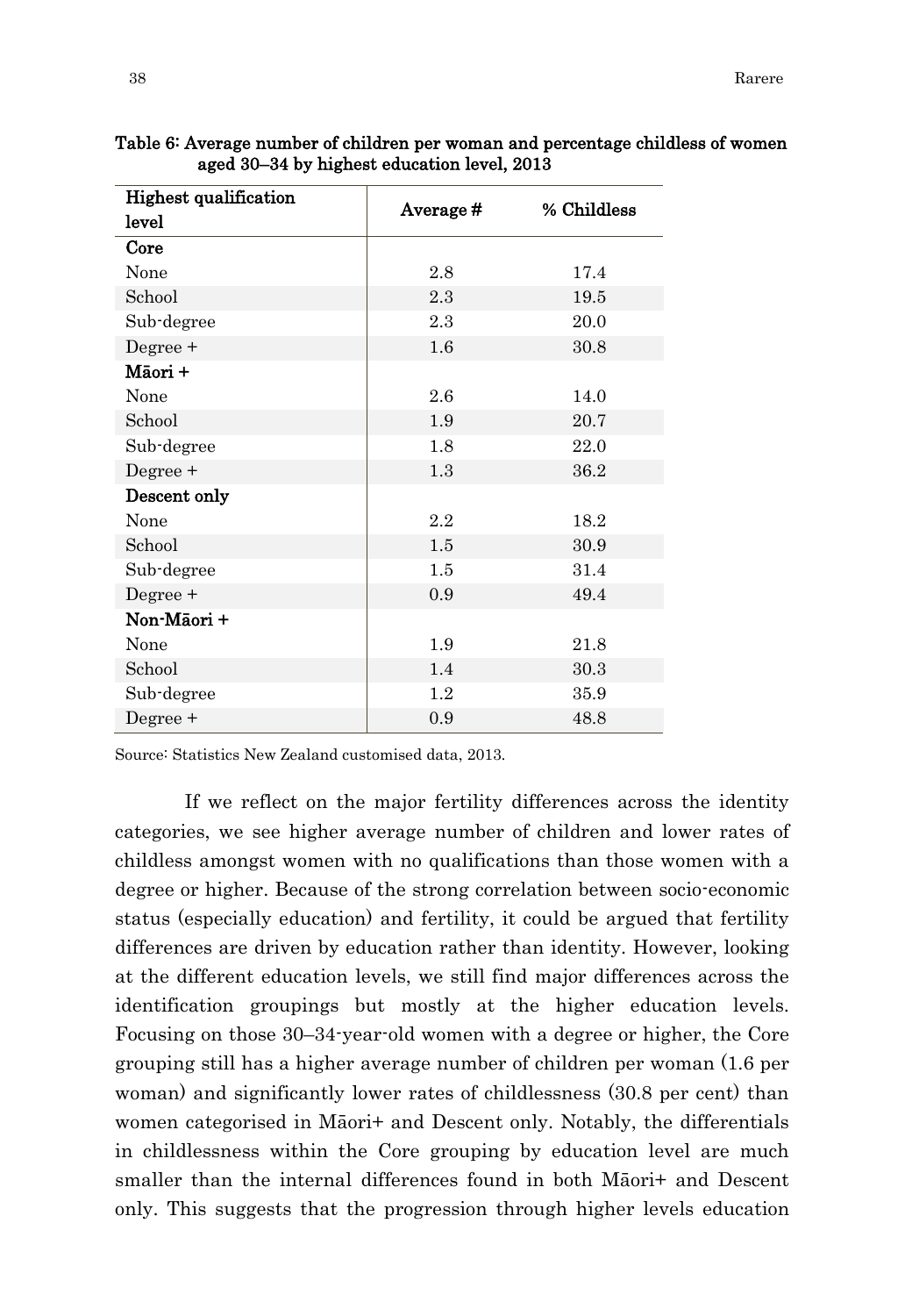has less of an impact on childbearing for women who have "thicker" ties to Māori identity than women who only identify as Māori on the basis of descent.

## Geographical differences in women's childbearing patterns

Global studies of fertility, particularly in Europe and South-East Asia, have highlighted the importance of geographical interpretations of fertility trends and issues. Boyle (2003) argues: "Geographical variations, or the lack of them, matter when we try to understand fertility variations, and place, or context, is important to fertility decision-making" (p. 616). He further highlights that individuals in similar social classes and occupations had very different fertility rates depending on where they lived. Szreter (1996) also theorises the relevance of "communication communities" in shaping fertility behaviours. These are defined as "social networks through which persons acquire, reproduce and negotiate their social and gender identities" (see footnote in Szreter, 2011, p. 79). He also identified that communication communities were strongly related to the unique characteristics of specific towns and other geographical localities (Szreter, 1996, 2011; Szreter & Garrett, 2000). With this in mind, we make a bold assumption that the level of fertility would be higher in spatial areas where there is a greater chance of people being exposed or coming into contact with large communities or networks who share similar sociocultural identities, and vice versa.

For this undertaking, we look at the fertility outcomes of women aged 30–34 in each grouping by territorial authorities (TAs). However, due to small numbers we have grouped the TAs into three spatial categories based on the population share of Māori (i.e. MEG) living in those areas in the 2013 Census:

- High TAs with more than 20.0 per cent MEG
- $Median TAs with 10.0-19.9 per cent MEG$
- Low TAs with less than 9.9 per cent MEG.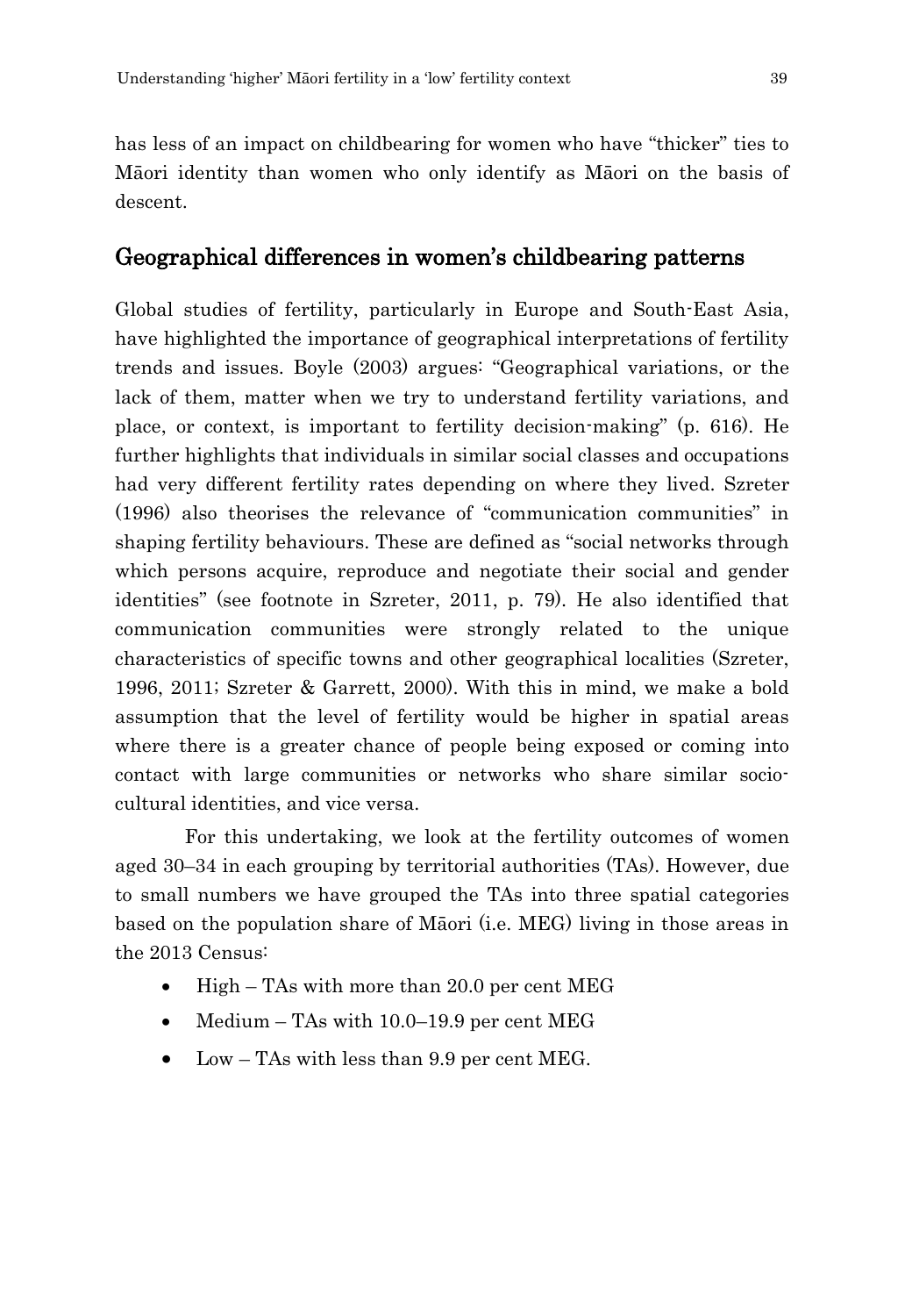| TA Māori population share | Average# | % Childless |
|---------------------------|----------|-------------|
| Core                      |          |             |
| High                      | 2.5      | 17.7        |
| Medium                    | 2.2      | 22.5        |
| Low                       | 2.0      | 25.8        |
| Total NZ                  | 2.3      | 20.5        |
| Māori +                   |          |             |
| High                      | 2.2      | 16.6        |
| Medium                    | 1.8      | 24.9        |
| Low                       | 1.5      | 29.5        |
| Total NZ                  | 1.9      | 23.1        |
| Descent only              |          |             |
| High                      | 1.7      | 26.3        |
| Medium                    | 1.4      | 32.9        |
| Low                       | 1.4      | 37.4        |
| Total NZ                  | 1.5      | 32.1        |
| Non-Māori +               |          |             |
| High                      | 1.5      | 28.4        |
| Medium                    | 1.2      | 38.6        |
| Low                       | 1.1      | 43.2        |
| Total NZ                  | 1.2      | 38.5        |

Table 7: Average number of children per woman and percentage childless women aged 30–34 by territorial authorities (TAs) grouped by Māori population share, 2013 Census

Source: Statistics New Zealand customised data, 2013.

The results in Table 7 reflect what we had expected. For every grouping, fertility was higher in areas where Māori comprise at least one fifth of the TA population. In high areas, there was very little difference in childlessness and average number of children between Core and Māori+ women. The effect of geography seemed more marked for Descent-only category, with a much wider range in childlessness than both the Core and Māori+ categories. Descent-only women also shared fertility outcomes similar to non-Māori.

## Conclusion: Does cultural identity make a difference?

The Māori fertility transition brought an end to decades of very high fertility rates, and a convergence towards long-term fertility levels similar to Pākehā/New Zealand European women. However, as recent research has emphasised and re-emphasised, important differences endure. Age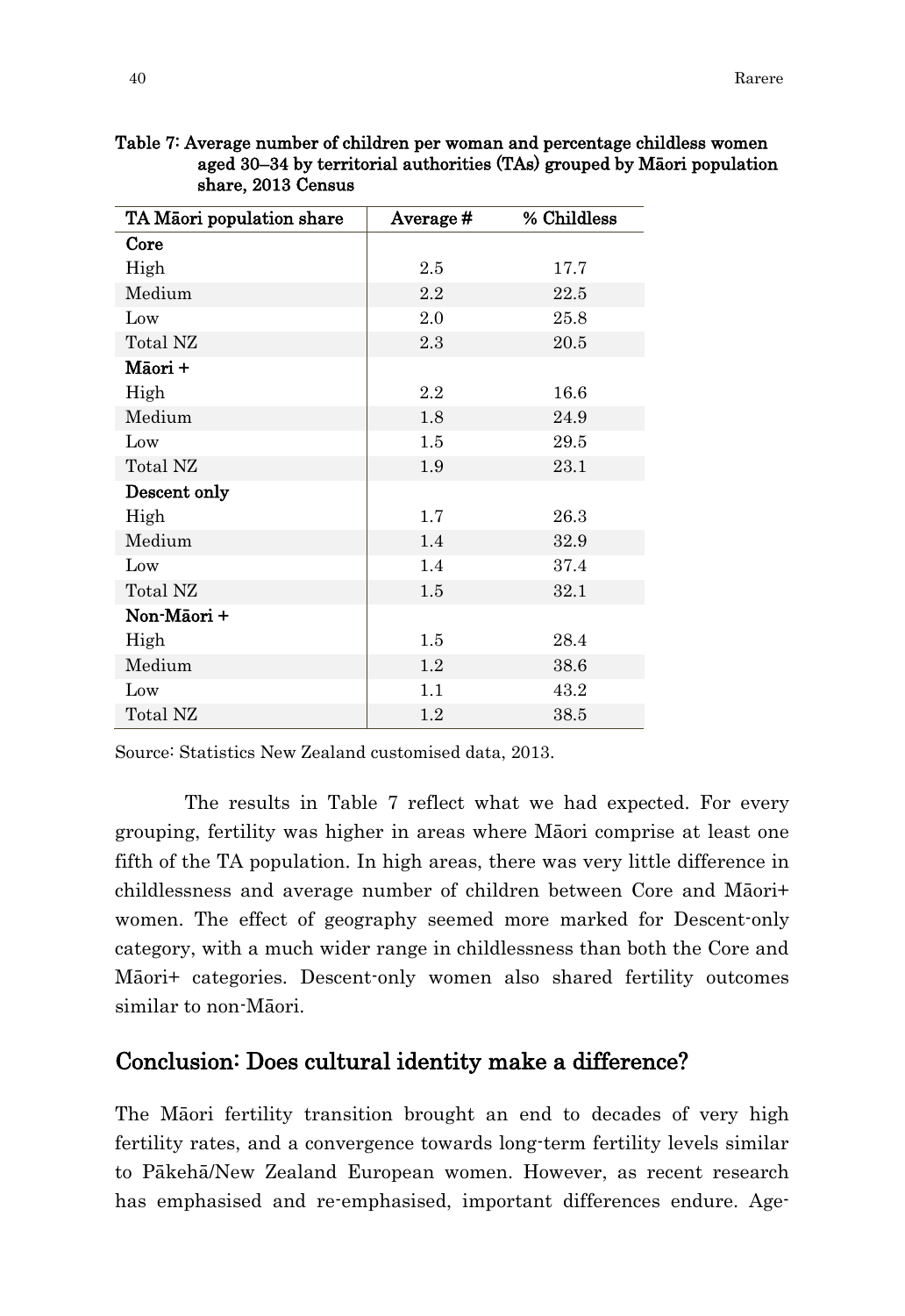specific data indicate that Māori women have children earlier and over a longer period. All of this has occurred within a low-fertility context that facilitates and favours low fertility and small families. We considered whether cultural factors might contribute to this phenomenon. As a starting point, we used fertility and Māori identity markers as proxies for culture from the New Zealand Census to test this hypothesis.

So, does cultural identity make a difference to Māori fertility outcomes? This analysis has shown compelling evidence that culture does matter. We found systematic differences in fertility outcomes by Māori cultural identity as measured by expressed identity in the context of the census. These differences were most evident when comparing Māori women with multiple ties to Māori identity markers, and those on the "fringes". These differences were mediated by education and geography. The main take-home point is that there was a consistent gradient, where at the core, fertility was highest and women had more children on average. In contrast, women who expressed singular Māori identity by descent had lowest fertility, fewer children on average, and higher rates of childlessness. Even so, Māori women still had higher fertility outcomes than New Zealand women with no connection to Māori identity.

This research shows that this focus on culture is an important and valid area of research. However, the data presented in this paper indicate that culture only matters to an extent. We acknowledge that this analysis is limited to the concepts, constructs and measures used in the New Zealand Census. In no way can these categories tell us what those cultural values or ideas are that inform attitudes about fertility, and/or shape behaviour. This requires further exploration via qualitative-based methods.

#### Acknowledgements

This paper was developed as part of the author's doctoral thesis. The author gratefully acknowledges the helpful comments provided by Professor Tahu Kukutai, Emeritus Professor Ian Pool, and Dr Naomi Simmonds, as well as those from the anonymous reviewers. Special thanks to Robert Didham of Stats NZ for his assistance in obtaining the data used in this paper. Any remaining errors are my own.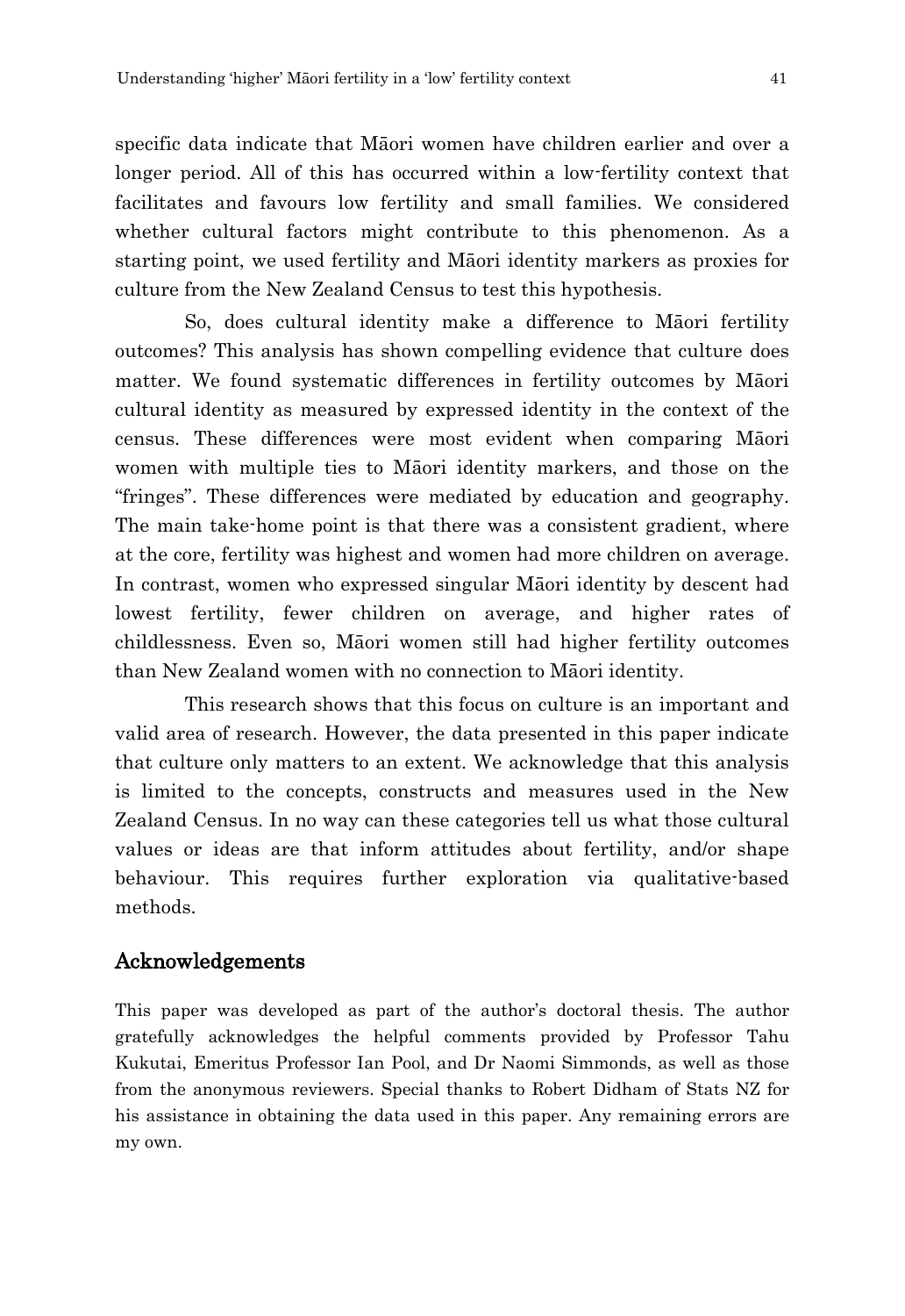### Notes

- 1 Of the OECD, only three countries had higher TFRs than New Zealand (1.9): Israel (3.1), Mexico (2.2), Turkey (2.1).
- 2 It is important to note here the obvious "break" and "leap" in the Māori TFR data between 1990 and 1997. No figures were available for 1991 to 1996 (see footnotes in Stats NZ, 2017b). We suspect that the leap from 2.2 in 1990 to 2.7 in 1997 is an artefact resulting from broader changes in the collection of ethnicity-based data from "blood quantum" to self-identification during this period (see Kukutai, 2001, 2004, 2012). This change to selfidentification was applied to birth registrations from 1995. We also note that since 1991, Māori TFRs are based on the ethnicity of the mother, and were previously based on the ethnicity of the child (see footnotes in Stats NZ, 2017b). This raises a separate question, requiring further examination, about the disjunction between the numerator (all births deemed to be Māori) linked to a denominator that excludes non-Māori mothers, and therefore, an over-estimation of the Māori TFRs. For further details, see Khawaja, Boddington, and Didham (2000).
- 3 The question has also been included in the 2018 Census.
- 4 The New Zealand Census also collects information on te reo Māori. Although te reo is a distinctive and enduring marker of collective Māori identity (Ngaha, 2014), it did not make sense to include it as part of expressed Māori identification alongside ethnicity, descent and iwi. A separate analysis was also undertaken to explore fertility differences between Māori women te reo speakers and non-speakers. Preliminary results indicated that there was very little difference in fertility between speakers and non-speakers amongst the Māori Core grouping and Māori ethnic group. Although there were marked differences in other categories, the number of speakers were too small to make any robust conclusions.
- 5 Te ao Māori translates to the Māori world.
- 6 For an example that confines an analysis to ages 30–34, see Menken (1985).
- 7 Used here to mean the average number of children.
- 8 Those women who "objected to answer" are excluded from the denominator.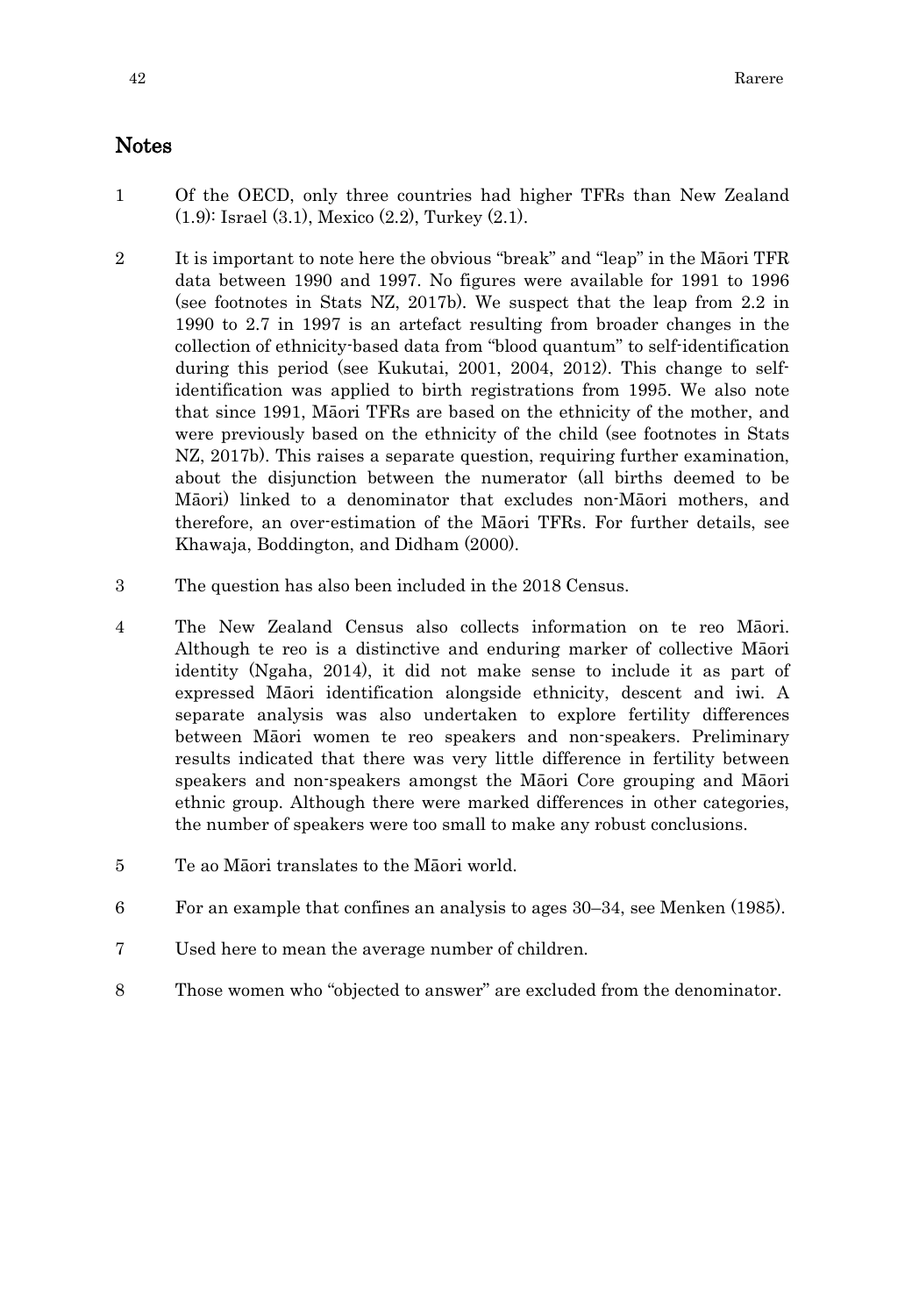## References

- Ajwani, S., Blakely, T., Robson, B., Tobias, M., & Bonne, M. (2003). Decades of disparity: Ethnic mortality trends in New Zealand 1980–1999. (Public Health Intelligence Occational Bulletin Number 16). Wellington, New Zealand: Ministry of Health.
- Barber, K. (2004). Problems with the census conception of ethnic group: An anthropological perspective. Sites: A Journal of Social Anthropology and Cultural Studies, 1(2), 12–24.
- Barcham, M. (1998). The challenge of urban Maori: Reconciling conceptions of indigeneity and social change. Asia Pacific Viewpoint, 39(3), 303–314. https://doi.org/10.1111/1467-8373.00071
- Biggs, B. (1960). Maori marriage: An essay in reconstruction. Wellington, New Zealand: The Polynesian Society Inc.
- Bledsoe, C. H., Casterline, J. B., Johnson-Kuhn, J. A., & Haaga, J. G. (1999). Critical perspectives on schooling and fertility in the developing world. Retrieved from https://ebookcentral-proquest-com
- Borell, B. (2005). Living in the city ain't so bad: Cultural identity for young Maori in South Auckland. In J. H. Liu (Ed.), New Zealand identities: Departures and destinations (pp. 191–206). Wellington, New Zealand: Victoria University Press.
- Boyle, P. (2003). Population geography: Does geography matter in fertility research? Progress in Human Geography, 27(5), 615–626. https://doi.org/10.1191%2F0309132503ph452pr
- Caldwell, J. C. (2006). The globalization of fertility behavior. In J. C. Caldwell (Ed.), Demographic Transition Theory (pp. 249–271). https://doi.org/10.1007/978-1-4020-4498-4\_11
- Cochrane, S. H. (1979). Fertility and education: What do we really know? Baltimore, MD: The Johns Hopkins University Press.
- Diamond, I., Newby, M., & Varle, S. (1999). Female education and fertility: Examining the links. In C. H. Bledsoe, J. B. Casterline, J. A. Johnson-Kuhn & J. G. Haaga (Eds.), *Critical perspectives on schooling and fertility* in the developing world (pp. 23–48). Retrieved from https://ebookcentralproquest-com
- Didham, R., & Boddington, B. (2011). Fertility, ethnic diversification and the WEIRD paradigm: Recent trends in Maori fertility in New Zealand. New Zealand Population Review, 37, 89–104.
- Douglas, E. M. K. (1977a). Fertility decline and socio-cultural change: The case of the New Zealand Māori (Occasional Paper No. 2). Hamilton, New Zealand: The University of Waikato, Centre for Maori Studies and Research.
- $-$  (1977b). The new net goes fishing: Fertility change amongst the Māori of New Zealand. In J. C. Caldwell (Ed.), The persistence of high fertility: Population prospects in the third world (Vol. 2, pp. 661–678). Canberra, Australia: Australian National University.
- (1981). *Māori fertility and family structure* (Report No. 3). Hamilton, New Zealand: The University of Waikato, Population Studies Centre.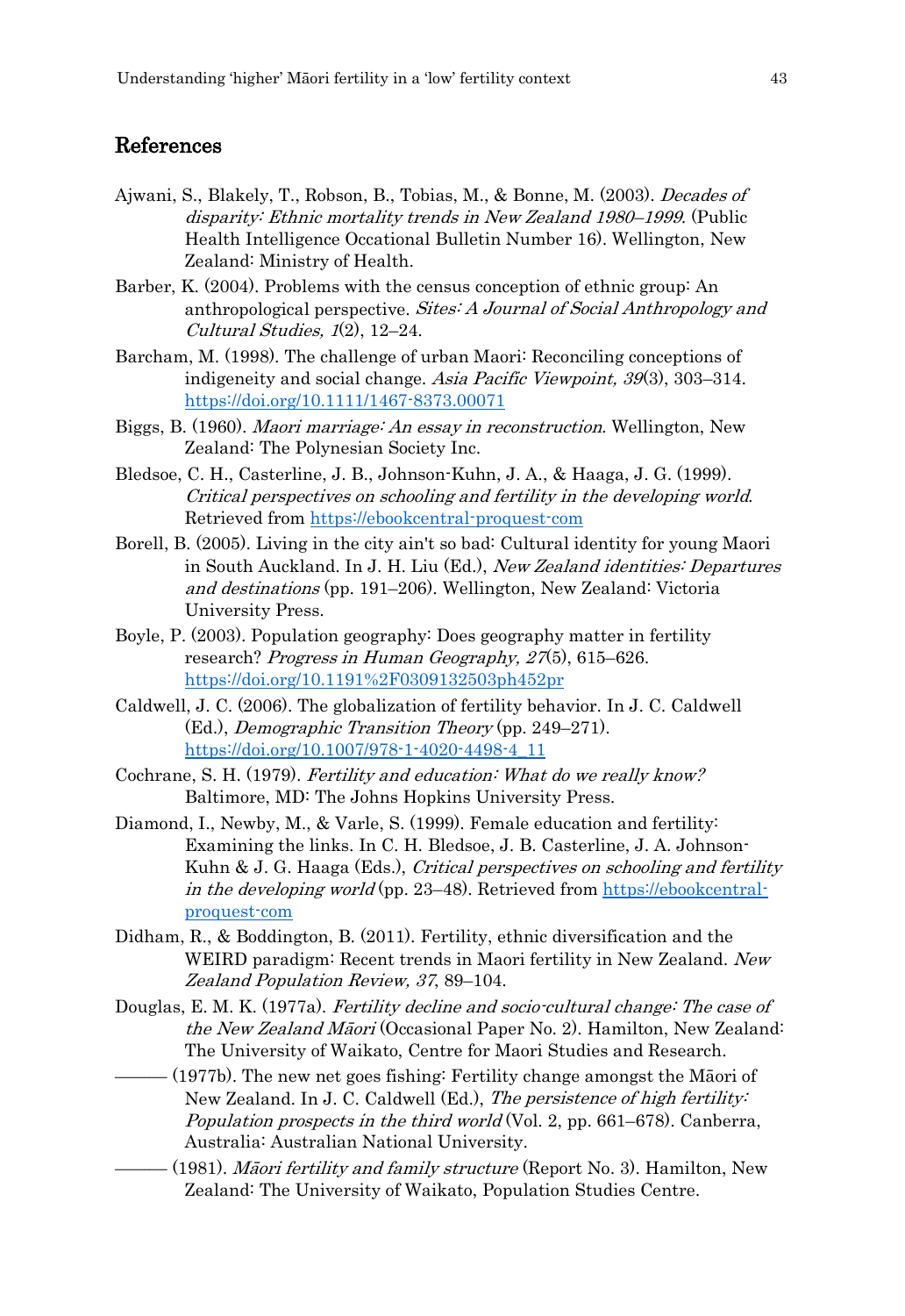- Durie, M. (1995). Te hoe nuku roa framework: A Maori identity measure. The Journal of the Polynesian Society, 104(4), 461–471.
- $(1998)$ . Te mana, te kawanatanga: The politics of Maori self-determination. Auckland, New Zealand: Oxford University Press.
- Dyson, T., & Murphy, M. (1985). The onset of fertility transition. Population and Development Review, 11(3), 399–440. https://doi.org/10.2307/1973246
- Harris, R., Cormack, D., Tobias, M., Yeh, L., Talamaivao, N., Minster, J., & Timutimu, R. (2012). Self-reported experience of racial discrimination and health care use in New Zealand: Results from the 2006/07 New Zealand health survey. American Journal of Public Health, 102(5), 1012–1019. https://doi.org/10.2105/ajph.2011.300626
- Houkamau, C. A., & Sibley, C. G. (2015). Looking Māori predicts decreased rates of home ownership: Institutional racism in housing based on perceived appearance. *PLOS ONE*, 10(3), e0118540. <https://doi.org/10.1371/journal.pone.0118540>
- Jackson, N., Pool, I., & Cheung, M. C. (1994). Māori and non-Māori fertility: Convergence, divergence, or parallel trends? (Discussion Papers No. 3). Hamilton, New Zealand: The University of Waikato, Population Studies Centre.
- Jenks, C. (2005). *Culture* (2nd ed.). New York, NY: Routledge.
- Johnstone, K. (2011). Indigenous fertility transition in developed countries. New Zealand Population Review, 37, 105–123.
- Khawaja, M., Boddington, B., & Didham, R. (2000). Growing ethnic diversity in New Zealand and its implications for measuring differentials in fertility and mortality. Wellington, New Zealand: Statistics New Zealand.
- Kirk, D. (1996). Demographic transition theory. *Population Studies, 50*(3), 361– 387.
- Kukutai, T. (2001). Maori identity and political arithmetick: The dynamics of reporting ethnicity (Unpublished master's thesis). University of Waikato, Hamilton, New Zealand.
- $-$  (2004). The problem of defining an ethnic group for public policy: Who is Maori and why does it matter? Social Policy Journal of New Zealand, 23, 86–108. Retrieved from https://www.msd.govt.nz/about-msd-and-ourwork/publications-resources/journals-and-magazines/social-policyjournal/spj23/index.html
- $-$  (2011). Building ethnic boundaries in New Zealand: Representations of Maori identity in the census. In P. Axelsson & P. Skold (Eds.), *Indigenous* peoples and demography: The complex relation between identity and statistics. New York, NY: Berghahn Books.
- ——— (2012). Quantum Māori, Māori Quantum: Representations of Māori identities in the census, 1857/8–2006. In R. McClean, D. Swain & B. Patterson (Eds.), Counting stories: Studies in ethnicity from Aotearoa New Zealand. Hamilton, New Zealand: University of Waikato.
- Kukutai, T., & Pool, I. (2014). From common colonization to internal segmentation: Rethinking indigenous demography in New Zealand. In A. Romaniuk & F. Trovato (Eds.), Aboriginal populations: Social, demographic, and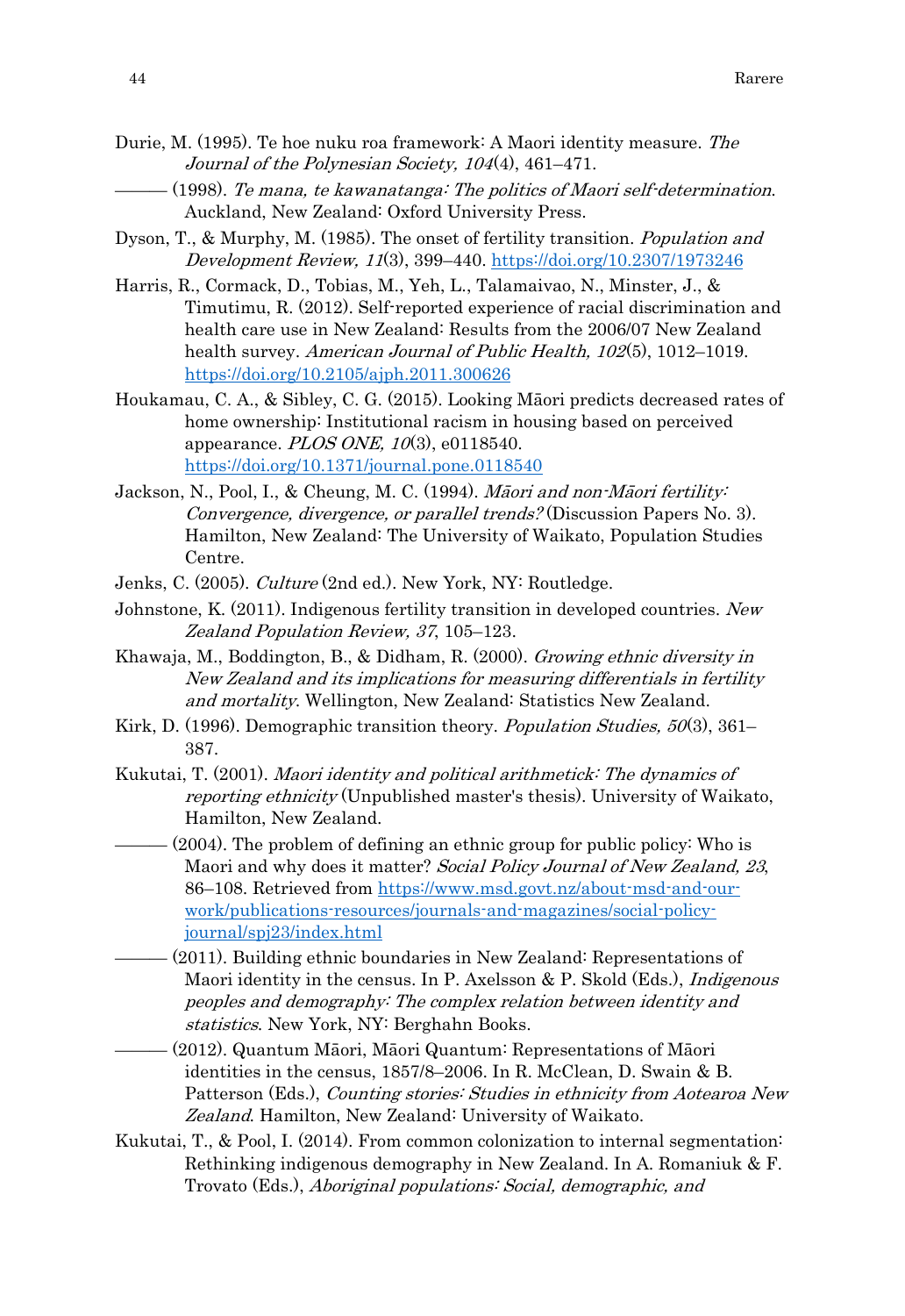epidemiological perspectives (pp. 441–468). Edmonton, Canada: The University of Alberta Press.

- Kukutai, T., & Rarere, M. (2013). Tracking patterns of tribal identification in the New Zealand Census, 1991 to 2006. New Zealand Population Review, 39, 1–24.
- McDonald, P., & Moyle, H. (2010). Why do English-speaking countries have relatively high fertility? Journal of Population Research, 27(4), 247-273.
- McIntosh, T. (2005). Maori identities: Fixed, fluid, forced. In J. H. Liu (Ed.), New Zealand identities: Departures and destinations. Wellington, New Zealand: Victoria University Press.
- Menken, J. (1985). Age and fertility: How late can you wait? *Demography, 22(4)*, 469–483[. https://doi.org/10.2307/2061583](https://doi.org/10.2307/2061583)
- Michael, R. T. (1973). Education and the derived demand for children. *Journal of* Political Economy, 81(2, Part 2), S128–S164. https://doi.org/10.1086/260158
- $-$  (1975). Education and fertility. In F. T. Juster (Ed.), Education, income, and human behaviour (pp. 339-364). Retrieved from https://papers.nber.org/books/just75-1
- Ngaha, A. (2014). Te reo Māori and Māori identity: What's in a maunga? In M. Kawharu (Ed.), Maranga mai: Te reo and marae in crisis? (pp. 71–94). Auckland, New Zealand: Auckland University Press.
- Ogburn, W. F. (1937). Culture and sociology. Social Forces, 16(2), 161–169. <https://doi.org/10.2307/2570519>
- Omran, A. R. (2005). The epidemiologic transition: A theory of the epidemiology of population change 1971. The Milbank Quarterly, 83(4), 731–757. https://doi.org/10.1111/j.1468-0009.2005.00398.x
- Pack, S., Tuffin, K., & Lyons, A. (2016). Accounting for racism against Maori in Aotearoa/New Zealand: A discourse analytic study of the views of Maori adults. Journal of Community & Applied Social Psychology, 26(2), 95–109. https://doi.org/10.1002/casp.2235
- Pool, I. (1974). The onset of the New Zealand Maori fertility decline 1961–1966. Pacific Viewpoint, 15(1), 81–85.
- $-$  (1977). The Maori population of New Zealand 1769–1971. Auckland, New Zealand: Auckland University Press.
- $-$  (1991). Te iwi Maori: A New Zealand population, past, present & projected. Auckland, New Zealand: Auckland University Press.
- ——— (2015). Colonization and development in New Zealand between 1769 and 1900: The seeds of Rangiatea (Vol. 3). Cham, Germany: Springer International Publishing.
- Pool, I., Dharmalingam, A., & Sceats, J. (2007). The New Zealand family from 1840: A demographic history. Auckland, New Zealand: Auckland University Press.
- Pool, I., & Sceats, J. (1981). Fertility and family formation in New Zealand: An examination of data collection and analyses. Wellington, New Zealand: Ministry of Works and Development.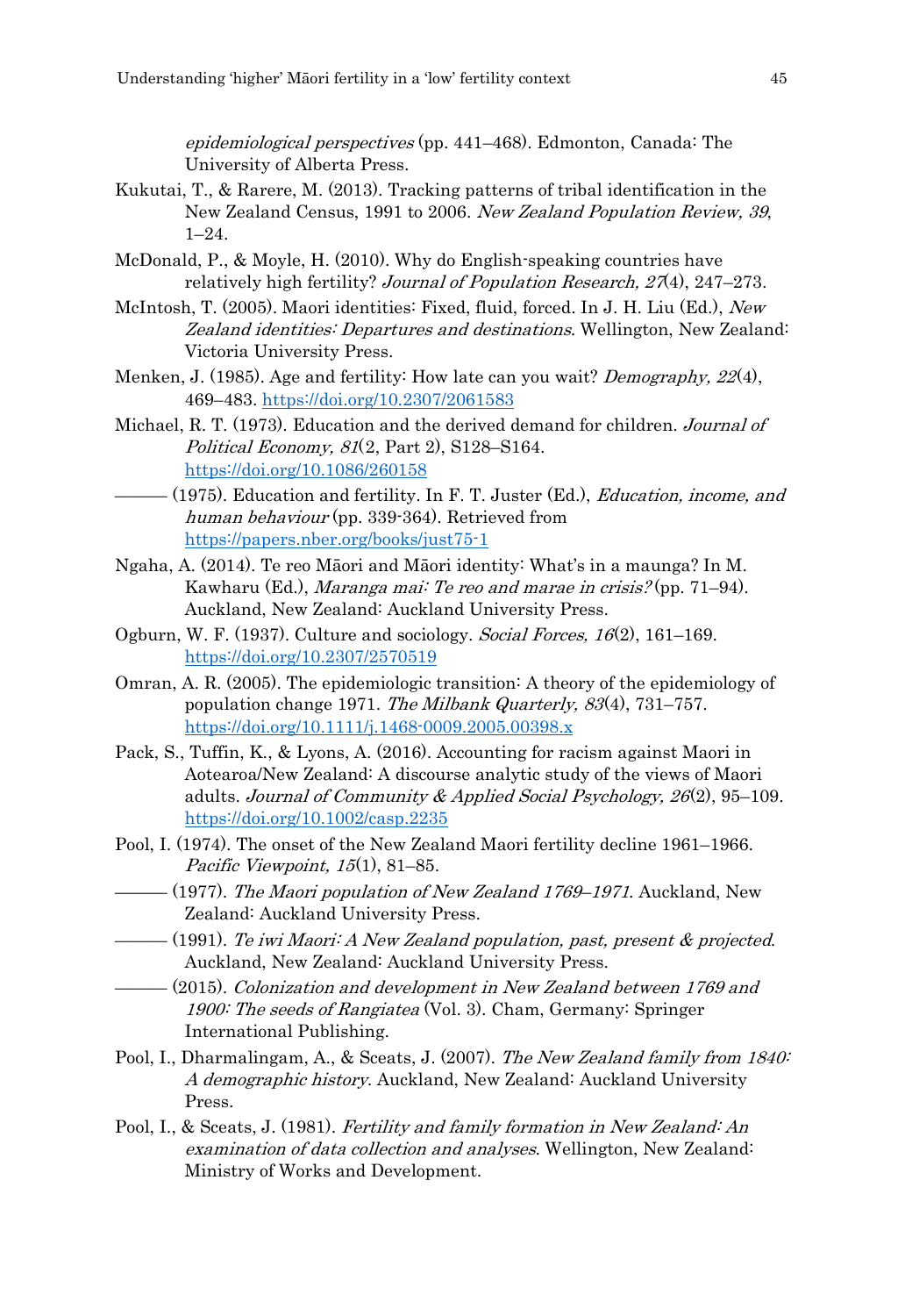- Potter, R. G., & Sakoda, J. M. (1967). Family planning and fecundity. Population Studies, 20(3), 311–328[. https://doi.org/10.2307/2172675](https://doi.org/10.2307/2172675)
- Reher, D. (1999). Back to the basics: Mortality and fertility interactions during the demographic transition. Continuity and Change, 14(1), 9–31. <https://doi.org/10.1017/S0268416099003240>
- Rindfuss, R. R., Bumpass, L., & St. John, C. (1980). Education and fertility: Implications for the roles women occupy. American Sociological Review, 45(3), 431–447.<https://doi.org/10.2307/2095176>
- Robson, B., & Harris, R. (2007). Hauora: Māori standards of health  $IV-A$  study of the years 2000–2005. Retrieved from http://ndhadeliver.natlib.govt.nz
- Statistics New Zealand. (2013a). 2013 Census quickstats about Māori: Population. Retrieved from [http://archive.stats.govt.nz/Census/2013-census/profile](http://archive.stats.govt.nz/Census/2013-census/profile-and-summary-reports/quickstats-about-maori-english/population.aspx)[and-summary-reports/quickstats-about-maori-english/population.aspx](http://archive.stats.govt.nz/Census/2013-census/profile-and-summary-reports/quickstats-about-maori-english/population.aspx)
- (2013b). Number of children born alive. Retrieved from [http://archive.stats.govt.nz/Census/2013-census/info-about-2013-census](http://archive.stats.govt.nz/Census/2013-census/info-about-2013-census-data/information-by-variable/number-of-children-born-alive.aspx)[data/information-by-variable/number-of-children-born-alive.aspx](http://archive.stats.govt.nz/Census/2013-census/info-about-2013-census-data/information-by-variable/number-of-children-born-alive.aspx)
- $-$  (n.d.–a). *Ethnicity: Definition*. Retrieved from [http://archive.stats.govt.nz/methods/classifications-and](http://archive.stats.govt.nz/methods/classifications-and-standards/classification-related-stats-standards/ethnicity/definition.aspx)[standards/classification-related-stats-standards/ethnicity/definition.aspx](http://archive.stats.govt.nz/methods/classifications-and-standards/classification-related-stats-standards/ethnicity/definition.aspx)
- ——— (n.d.–b). Māori descent: Definition. Retrieved from [http://archive.stats.govt.nz/methods/classifications-and](http://archive.stats.govt.nz/methods/classifications-and-standards/classification-related-stats-standards/maori-descent/definition.aspx)[standards/classification-related-stats-standards/maori](http://archive.stats.govt.nz/methods/classifications-and-standards/classification-related-stats-standards/maori-descent/definition.aspx)[descent/definition.aspx](http://archive.stats.govt.nz/methods/classifications-and-standards/classification-related-stats-standards/maori-descent/definition.aspx)
- Stats NZ. (2017a). Age-specific fertility rates by 5 year age group (Māori and total population) (Annual–June). Retrieved from <http://archive.stats.govt.nz/infoshare/>
- ——— (2017b). Total fertility rate (Māori and total population) (Annual–June). Retrieved from [http://archive.stats.govt.nz/infoshare/ViewTable.aspx?pxID=24cbe163-](http://archive.stats.govt.nz/infoshare/ViewTable.aspx?pxID=24cbe163-88c2-4298-bd7b-ffdf4174c0c0) [88c2-4298-bd7b-ffdf4174c0c0](http://archive.stats.govt.nz/infoshare/ViewTable.aspx?pxID=24cbe163-88c2-4298-bd7b-ffdf4174c0c0)
- $-(2018)$ . Median age of mother (Maori and total population) (Annual–Jun)e. Retrieved from http://archive.stats.govt.nz/infoshare/ViewTable.aspx?pxID=e39fc987- 9792-41e8-8a2c-52cd5b836666
- Szreter, S. (1996). Fertility, class, and gender in Britain, 1860–1940. Cambridge, United Kingdom: Cambridge University Press.
- $-$  (2011) Theories and heuristics: How best to approach the study of historic fertility declines? Historical Social Research, 36(2), 65–98. Retrieved from <http://www.jstor.org/stable/41151275>
- Szreter, S., & Garrett, E. (2000). Reproduction, compositional demography, and economic growth: Family planning in England long before the fertility decline. Population and Development Review, 26(1), 45–80. <https://doi.org/10.1111/j.1728-4457.2000.00045.x>
- Taylor, A. (2011). Indigenous demography: Convergence, divergence, or something else? In D. Carson, R. O. Rasmussen, P. Ensign, L. Huskey, & A. Taylor (Eds.), Demography at the edge: Remote human populations in developed nations (pp. 145–162). Farnham, England: Ashgate Publishing Ltd.